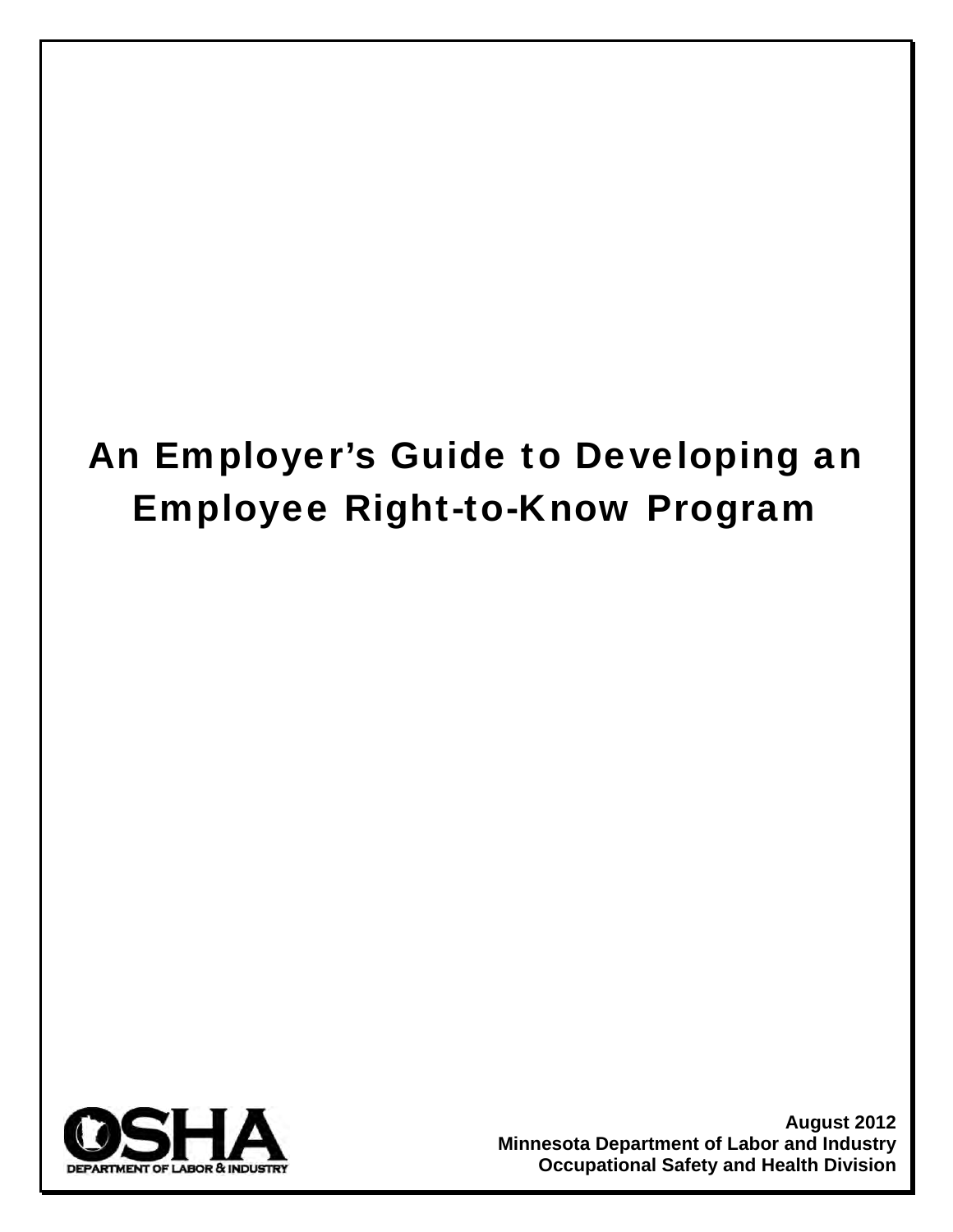This material can be provided to you in different formats (Braille, large print or audio) if you call the MNOSHA Training/Outreach Office at (651) 284-5050; toll-free at 1-877-470-6742; or via TTY at (651) 297-4198.

Material contained in this publication is in the public domain and may be reproduced, fully or partially, without permission of the Minnesota Department of Labor and Industry or MNOSHA. Source credit is requested but not required.

For more information, contact:

Minnesota Department of Labor and Industry Occupational Safety and Health Division 443 Lafayette Road N. St. Paul, MN 55155-4307 Phone: (651) 284-5050 Toll-free: 1-877-470-6742 Email: osha.compliance@state.mn.us Website: www.dli.mn.gov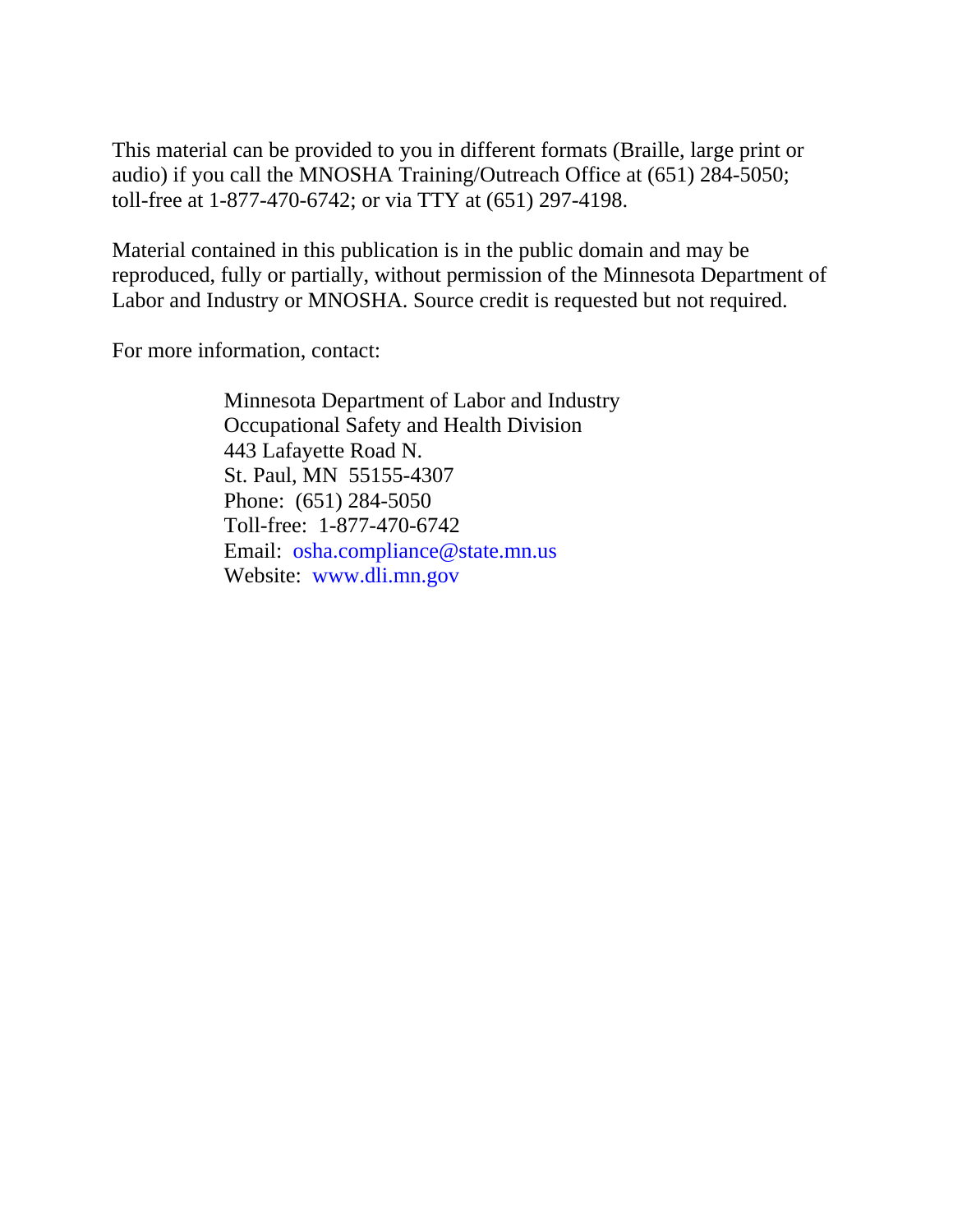## **Purpose of this manual**

This manual is designed to assist employers in the process of developing and successfully implementing an Employee Right-to-Know (ERTK) program.

| Section 1:                                                                           |
|--------------------------------------------------------------------------------------|
| Section 2:                                                                           |
| Section 3:                                                                           |
| Section 4:<br>Training, information requirements for hazardous substances Page 9     |
| Section 5:<br>Training, information requirements for harmful physical agents Page 13 |
| Section 6:<br>Training, information requirements for infectious agents  Page 16      |
| Appendix A:<br>Appendix B:<br>Appendix C:<br>Appendix D:                             |
| Appendix E:                                                                          |
|                                                                                      |

Glossary of terms and abbreviations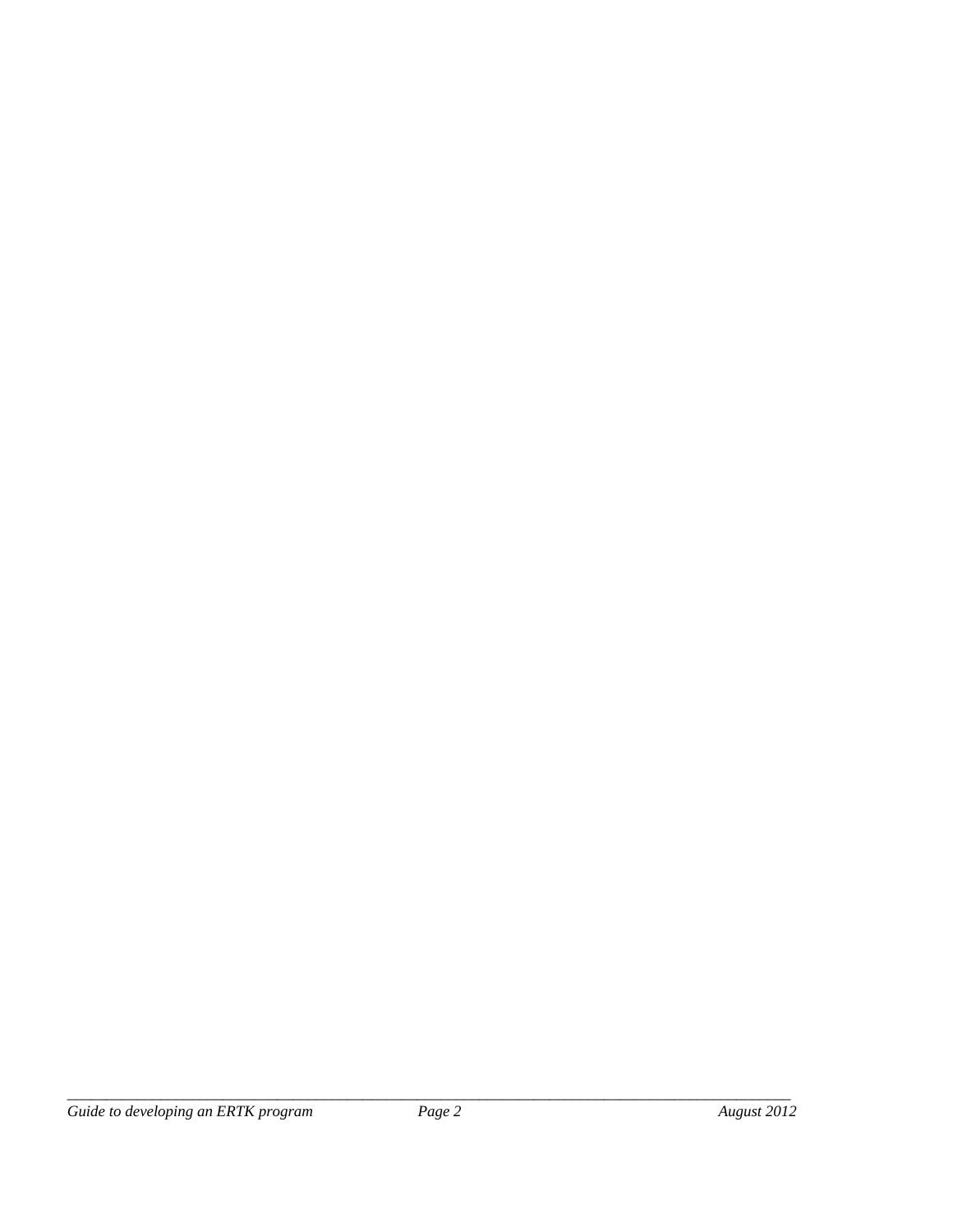## **Section 1: Introduction and overview**

The Employee Right-to-Know Act was passed by the Minnesota Legislature in 1983 and is intended to ensure employees are aware of the dangers associated with hazardous substances, harmful physical agents or infectious agents they may be exposed to in their workplaces.

The Employee Right-to-Know Act applies to all employers in Minnesota with the exception of federal agencies.

To comply with the Employee Right-to-Know (ERTK) standard, employers must identify the hazardous substances, harmful physical agents and infectious agents that are present in the workplace and provide information and training to employees who are "routinely exposed" to those substances or agents. A written ERTK program is required.

"Routinely exposed" means that a reasonable potential exists for exposure to hazardous substances, harmful physical agents or infectious agents during the normal course of the employees' work assignments. Exposure above the Minnesota OSHA permissible exposure limits (PELs) is not necessary before implementing ERTK provisions. Routinely exposed includes working in areas where hazardous substances have been spilled and assignment to cleaning up leaks and spills. It does not include a simple walk-through of an area where a substance or agent is present and no significant exposure occurs.

In brief, the Employee Right-to-Know program must include:

- an inventory of hazardous substances and/or agents that exist in the workplace;
- identification of employees who are routinely exposed to those substances or agents;
- a system for obtaining and maintaining written information about the substances and agents employees may be exposed to in the workplace;
- methods for making ERTK information readily accessible to employees in their work areas;
- a plan for providing initial, pre-assignment and annual training of employees; and
- implementation and maintenance of a labeling system or other warning methods.

The following sections of this manual provide more information about each of these elements.

*\_\_\_\_\_\_\_\_\_\_\_\_\_\_\_\_\_\_\_\_\_\_\_\_\_\_\_\_\_\_\_\_\_\_\_\_\_\_\_\_\_\_\_\_\_\_\_\_\_\_\_\_\_\_\_\_\_\_\_\_\_\_\_\_\_\_\_\_\_\_\_\_\_\_\_\_\_\_\_\_\_\_\_\_\_\_\_\_\_\_\_\_\_*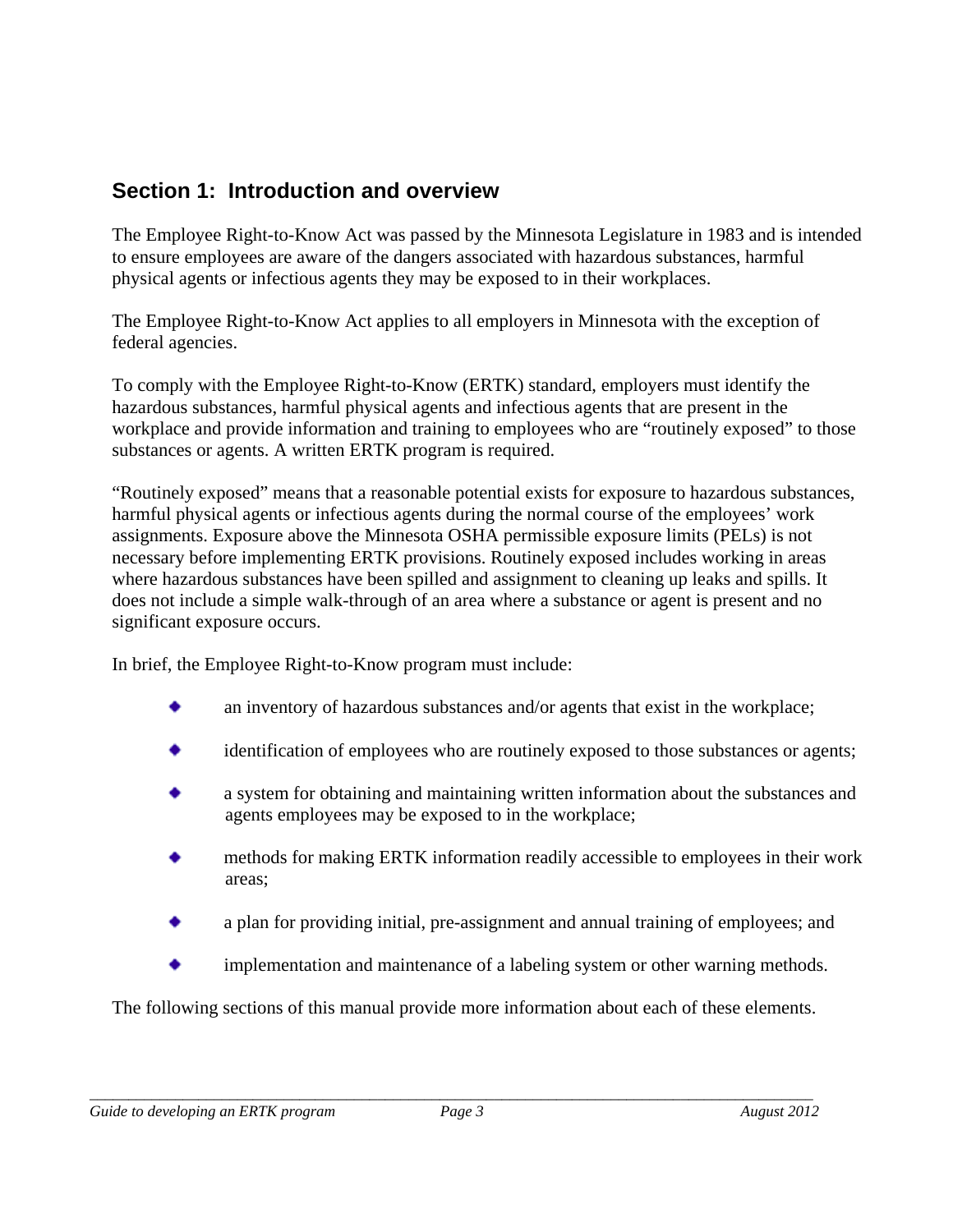## **Section 2: Developing a written program**

Employers must develop and implement a *written* Employee Right-to-Know program for hazardous substances, harmful physical agents and infectious agents that are present in the workplace.

#### *Written* **ERTK program must include**

- 1. An outline of training that will be provided to employees for hazardous substances, harmful physical agents and infectious agents. More information about the training requirements of ERTK is provided in Sections 3 through 6.
- 2. A list of the hazardous substances known to be present, using an identity (e.g., chemical name, common name, etc.) that is referenced on the appropriate material safety data sheet (MSDS). This list may be compiled for the workplace as a whole or for individual work areas. More information about material safety data sheets is provided in Section 4 and Appendix A.
- 3. A description of the labeling system or other forms of warning used in the workplace. Details about the labeling requirements for hazardous substances, harmful physical agents and infectious agents are provided in Sections 4, 5 and 6, respectively.
- 4. The methods the employer will use:
	- to inform employees of the hazards of infrequent or nonroutine tasks that involve exposure to hazardous substances, harmful physical agents or infectious agents; and
	- to inform employees of the hazards associated with substances contained in unlabeled pipes in their work areas.
- 5. In addition, multi-employer workplace employers must describe the methods the employer will use to:
	- **inform other employers with employees working at the workplace of the hazardous** substances, harmful physical agents or infectious agents employees may be exposed to while performing their work;
	- provide other employers with MSDSs or other written information, or where it will be located in the workplace;
	- **Falleholder inform other employees of required precautionary measures that must be taken** during normal operating conditions and in foreseeable emergencies; and
	- inform the other employers of the labeling system used in the workplace.

#### **Availability of written program**

The ERTK program must be maintained *at the worksite*.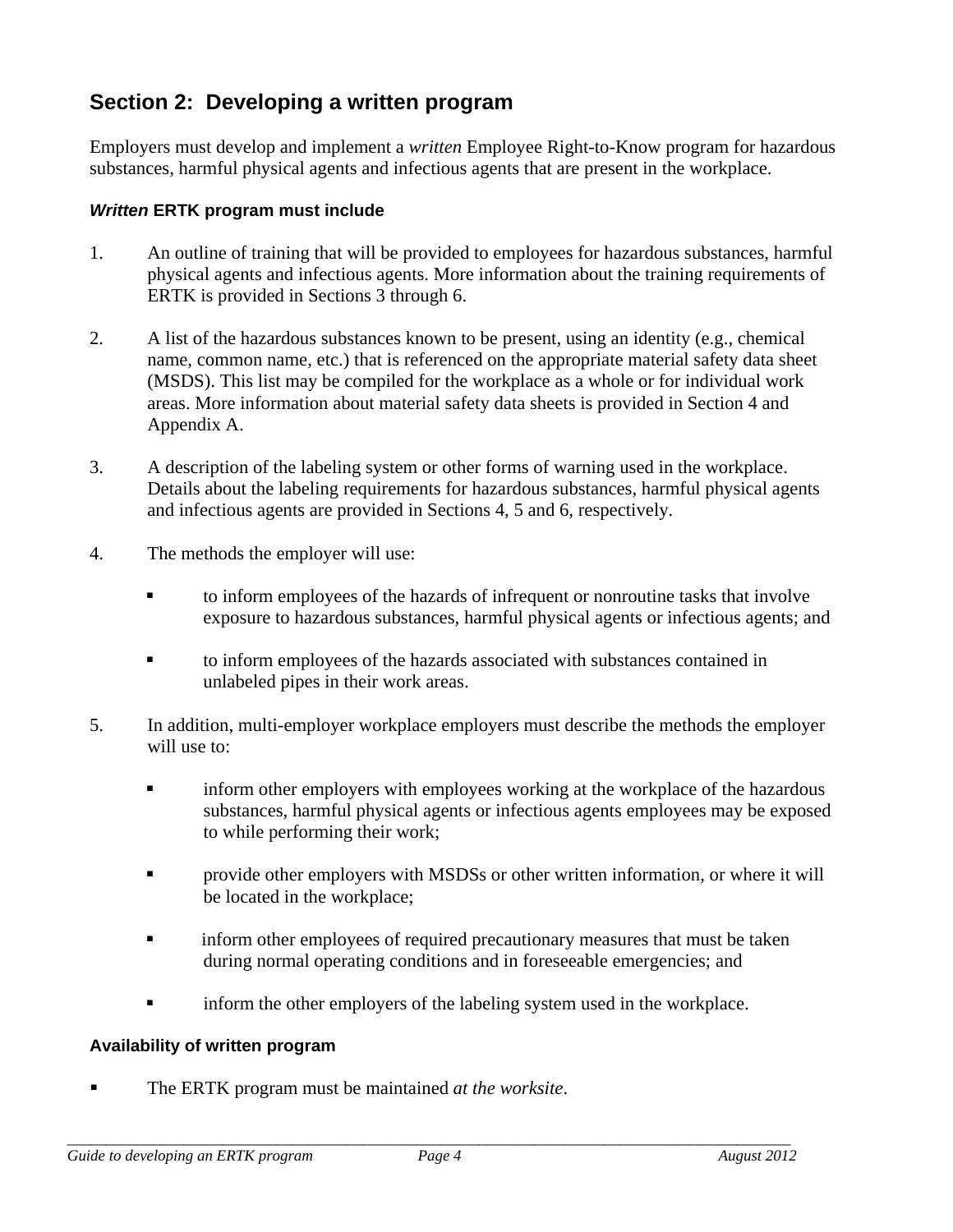The written ERTK program must be available to employees or their designated representatives and Minnesota OSHA.

#### **Periodic review**

- Because of the changing nature of the workplace, the ERTK program will be an everchanging program. New substances will be introduced, currently used substances will be replaced or totally eliminated from use, etc. The written ERTK program should, therefore, be periodically reviewed to removed outdated information, insert new information, update training records, etc. (The recommendation is to update annually, when the annual ERTK update training is conducted.) When outdated MSDS information is removed from the active file to records retention, the dates of active use should be noted on the individual MSDS. See Section 4 regarding retention of MSDSs.
- **Note:** If employees are exposed to blood as part of their job duties, the Occupational Exposure to Bloodborne Pathogens standard, 29 CFR 1910.1030, requires employers to develop and implement an Exposure Control Plan. If *all* infectious agents to which employees may be exposed are covered as part of the Exposure Control Plan, that plan will be considered as meeting the ERTK requirement for a written program for infectious agents.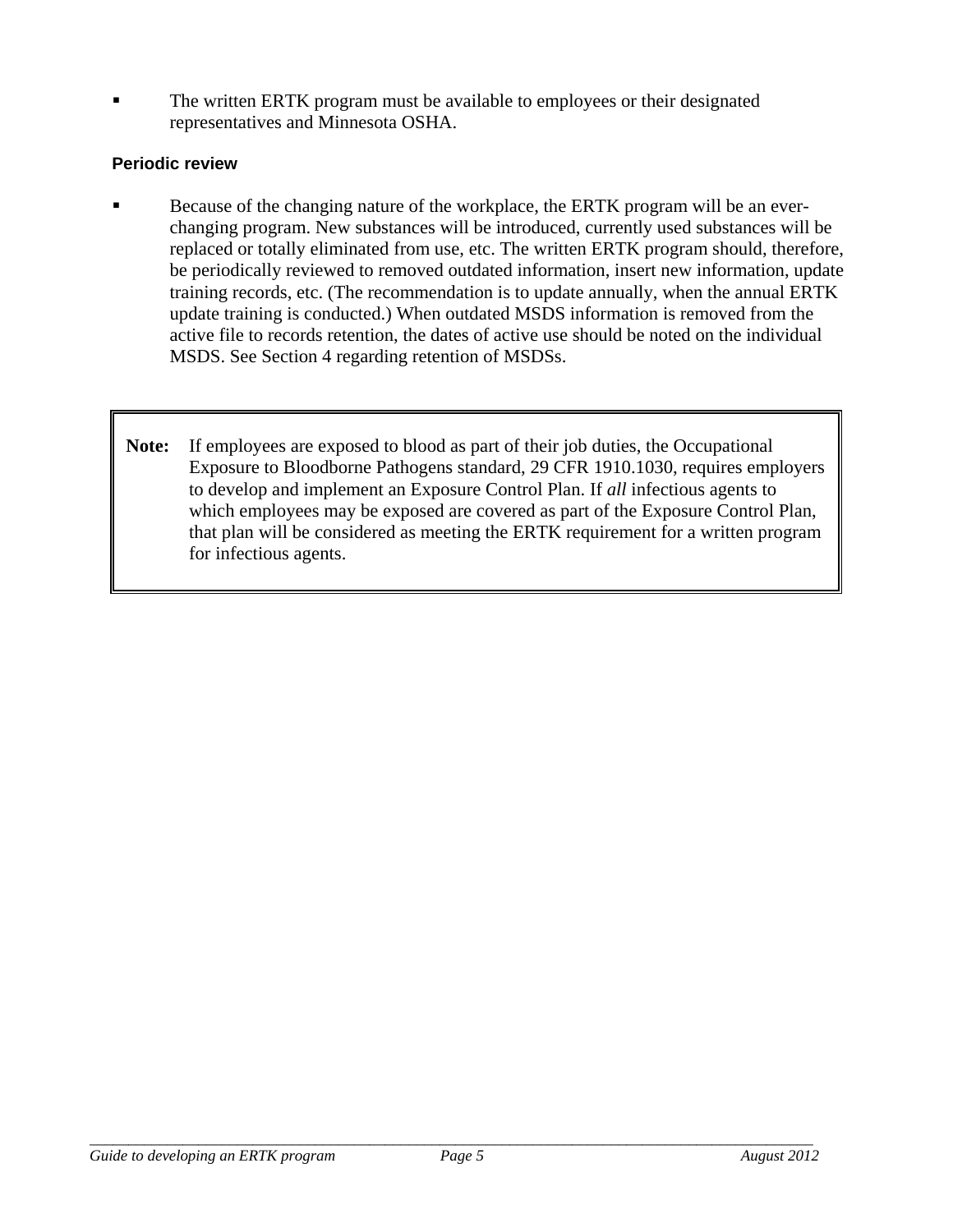## **Section 3: Training**

Every employee who works with or is routinely exposed to hazardous substances, harmful physical agents or infectious agents as part of their job responsibilities **must** receive Employee Right-to-Know training.

*The training must be made available by and at the cost of the employer.* If employees are required to attend training at times other than their normal work schedule, they must be compensated for that time (e.g., overtime, equivalent time off, etc.).

**Note:** Details of the training required for hazardous substances, harmful physical agents and infectious agents is provided in Sections 4, 5 and 6.

#### **ERTK training must be provided:**

- **in English or a language understood by employees;**
- **Fall is the hazardous substances, harmful physical agents and infectious agents to which** employees may be exposed in the workplace; and
- **Fallehorary and seasonal employees who are assigned to tasks that may expose them to** hazardous substances, harmful physical agents or infectious agents.

#### **Frequency of ERTK training:**

- before an employee's *initial* assignment to a workplace where they may be routinely exposed to a hazardous substance, harmful physical agent or infectious agent;
- before any new or additional hazardous substance or agent is introduced into the workplace to which the employee may be routinely exposed; and
- **updated annually** (annual update training may be brief summaries of information included in initial and/or previous training sessions).

#### **Training records**

- Training records must be maintained by the employer and retained for *three* years.
- **Training records must include:** 
	- the dates training was conducted;
	- the name, title and qualifications of the person who conducted the training;
	- the names and job titles of employees who completed the training; and

*\_\_\_\_\_\_\_\_\_\_\_\_\_\_\_\_\_\_\_\_\_\_\_\_\_\_\_\_\_\_\_\_\_\_\_\_\_\_\_\_\_\_\_\_\_\_\_\_\_\_\_\_\_\_\_\_\_\_\_\_\_\_\_\_\_\_\_\_\_\_\_\_\_\_\_\_\_\_\_\_\_\_\_\_\_\_\_\_\_\_\_\_\_*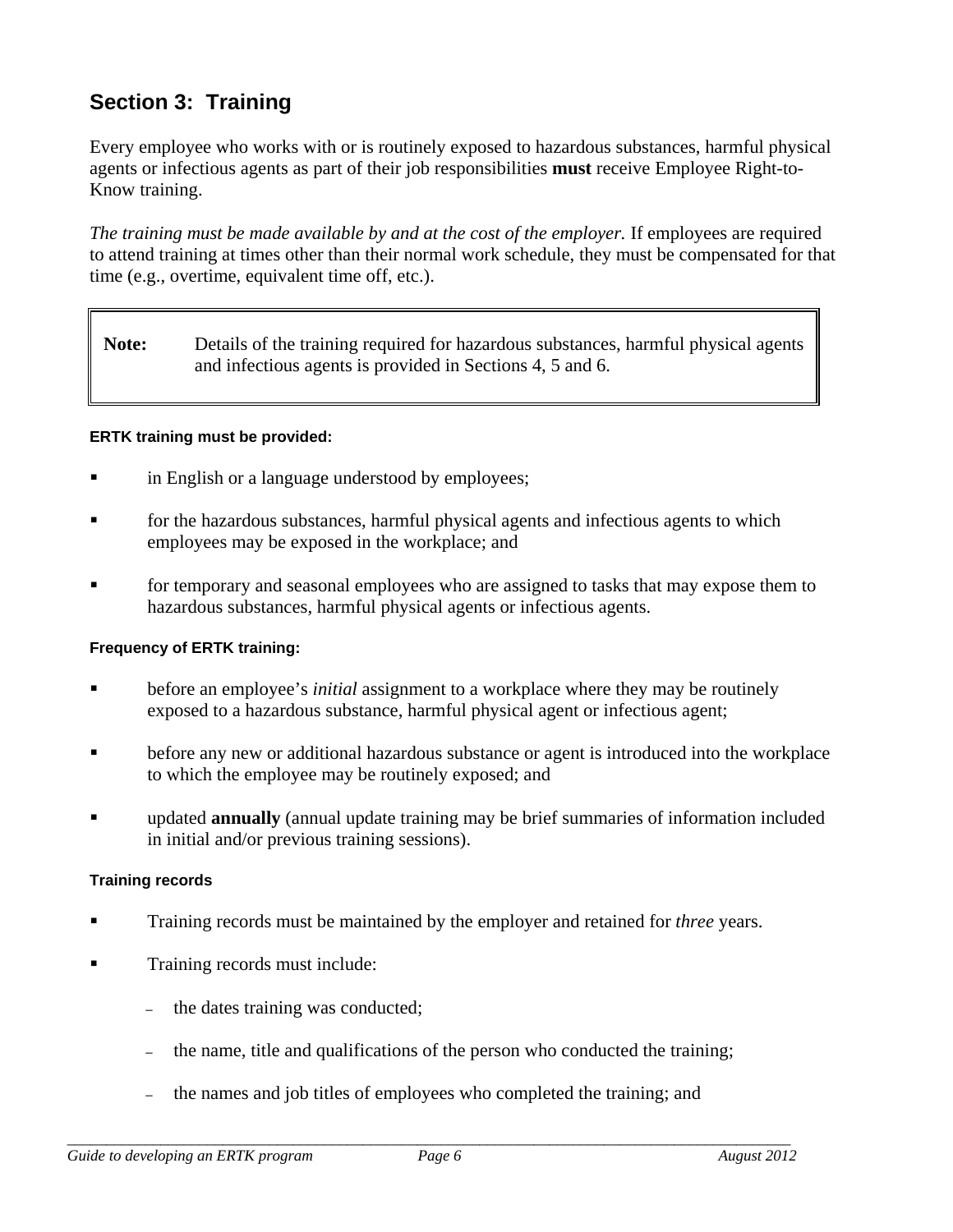– a brief summary or outline of the information that was included in the training session.

#### **Upon completion of ERTK training, employees should:**

- be aware of the hazards they are exposed to;
- **Exercise 1** know the short- and long-term effects of exposure to substances or agents and how to protect themselves from over-exposure (e.g., appropriate personal protective equipment and/or clothing, etc.);
- know how to obtain, read and use information on labels, material safety data sheets or other reference materials; and
- **Example 1** know and follow appropriate work practices.

#### **Audiovisuals and written materials as ERTK training**

- Giving an employee a data sheet, package insert, reference manual or other printed material to read *does not* meet the ERTK training requirements.
- It is not acceptable to have employees watch a video that does not include specific information about the substances and agents the employee is exposed to in the workplace as the only method of training.
- Audiovisuals, interactive videos, printed materials, etc., may be used as "part" of the ERTK program if they are supplemented by specific information related to the employees' job duties and related exposures.
	- Training must include an opportunity for employees to ask questions to ensure they understand the information presented to them.

#### **Exceptions**

 Technically qualified individuals (TQIs) – TQIs are individuals who, because of their training, education and experience, are deemed to be knowledgeable in the hazards associated with hazardous substances, harmful physical agents or infectious agents.

> *The only individuals who may claim TQI status are: physicians, dentists, pharmacists and lead research individuals.*

Employers are not required to provide ERTK training to TQIs. However, they must be notified when the training is going to be given to other employees and allowed to attend if they wish.

**Note:** The TQI exemption applies only to ERTK training and has no affect on any other OSHA standard that requires training of employees. For example, employees who are exposed to bloodborne pathogens (which are infectious agents) must be trained

*\_\_\_\_\_\_\_\_\_\_\_\_\_\_\_\_\_\_\_\_\_\_\_\_\_\_\_\_\_\_\_\_\_\_\_\_\_\_\_\_\_\_\_\_\_\_\_\_\_\_\_\_\_\_\_\_\_\_\_\_\_\_\_\_\_\_\_\_\_\_\_\_\_\_\_\_\_\_\_\_\_\_\_\_\_\_\_\_\_\_\_\_\_*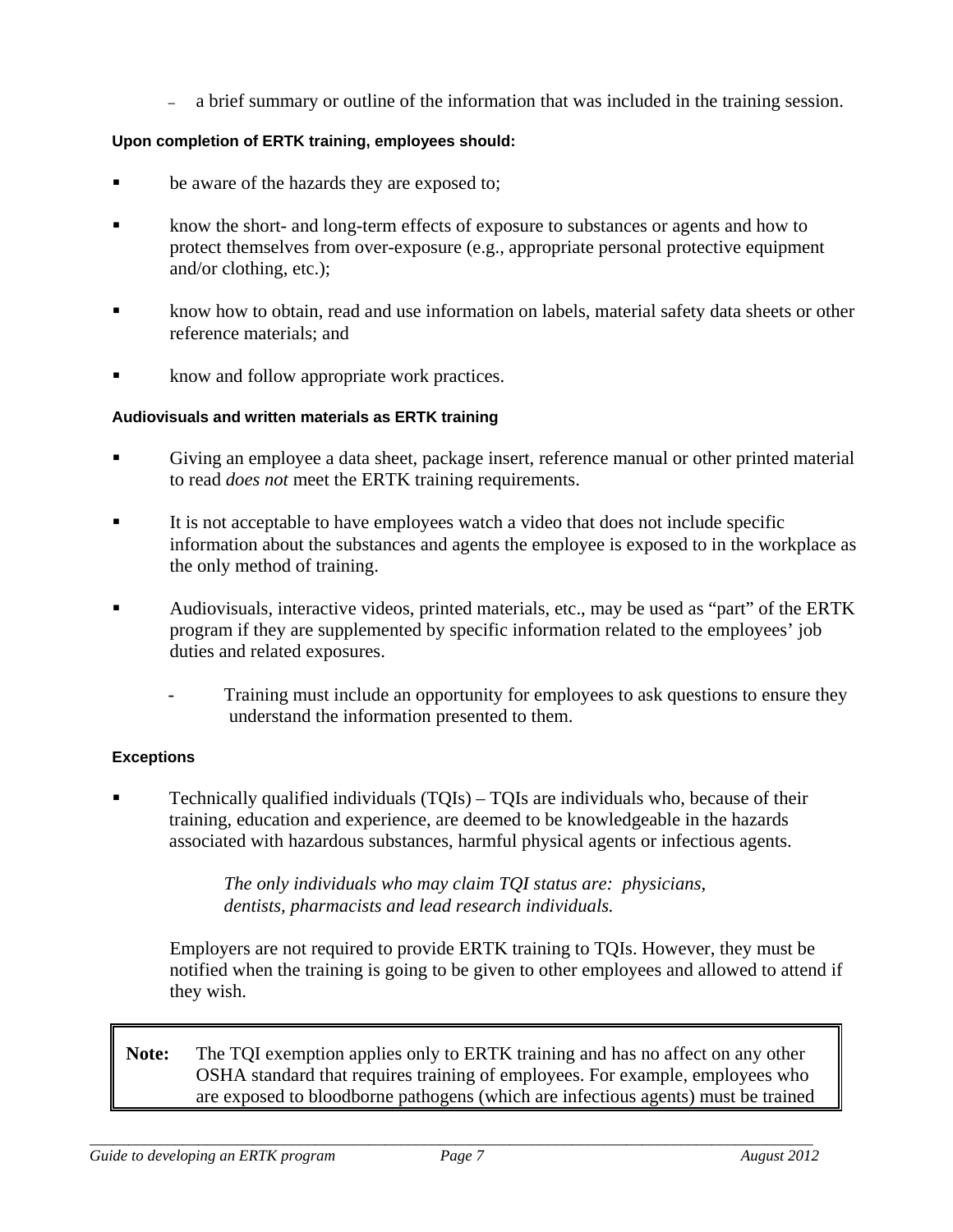in accordance with the Occupational Exposure to Bloodborne Pathogens standard. If bloodborne pathogens are included in the ERTK training session about infectious agents, TQIs must attend.

- Farms Farming operations that employ 10 or fewer employees are exempt from all provisions of ERTK with the exception that label information must be provided to employees or their representatives. Farming operations employing more than 10 employees or operating a temporary labor camp and employing any of its residents, must comply with the Farming Operations Training Plan standard, Minnesota Rules 5206.1300 to 5206.1900.
- Waste service employers Employers that collect, process or dispose of waste regulated under the federal Resource Conservation and Recovery Act are exempt from the hazardous substances and harmful physical agents training and information requirements of ERTK. Waste service employers include garbage and rubbish collectors, landfill operators, hazardous waste transporters and independent testing laboratories or government agencies that visit hazardous waste sites. *To qualify for exemption under ERTK, waste service employers must develop and implement a training program for employees and submit that program to MNOSHA for approval.*
- **Note:** The exemption from ERTK requirements for waste service employers *does not* extend to any other OSHA standard. For example, waste service employers must comply with the Occupational Exposure to Bloodborne Pathogens standard, 29 CFR 1910.1030, if employees have the potential for exposure to blood as a result of their job responsibilities.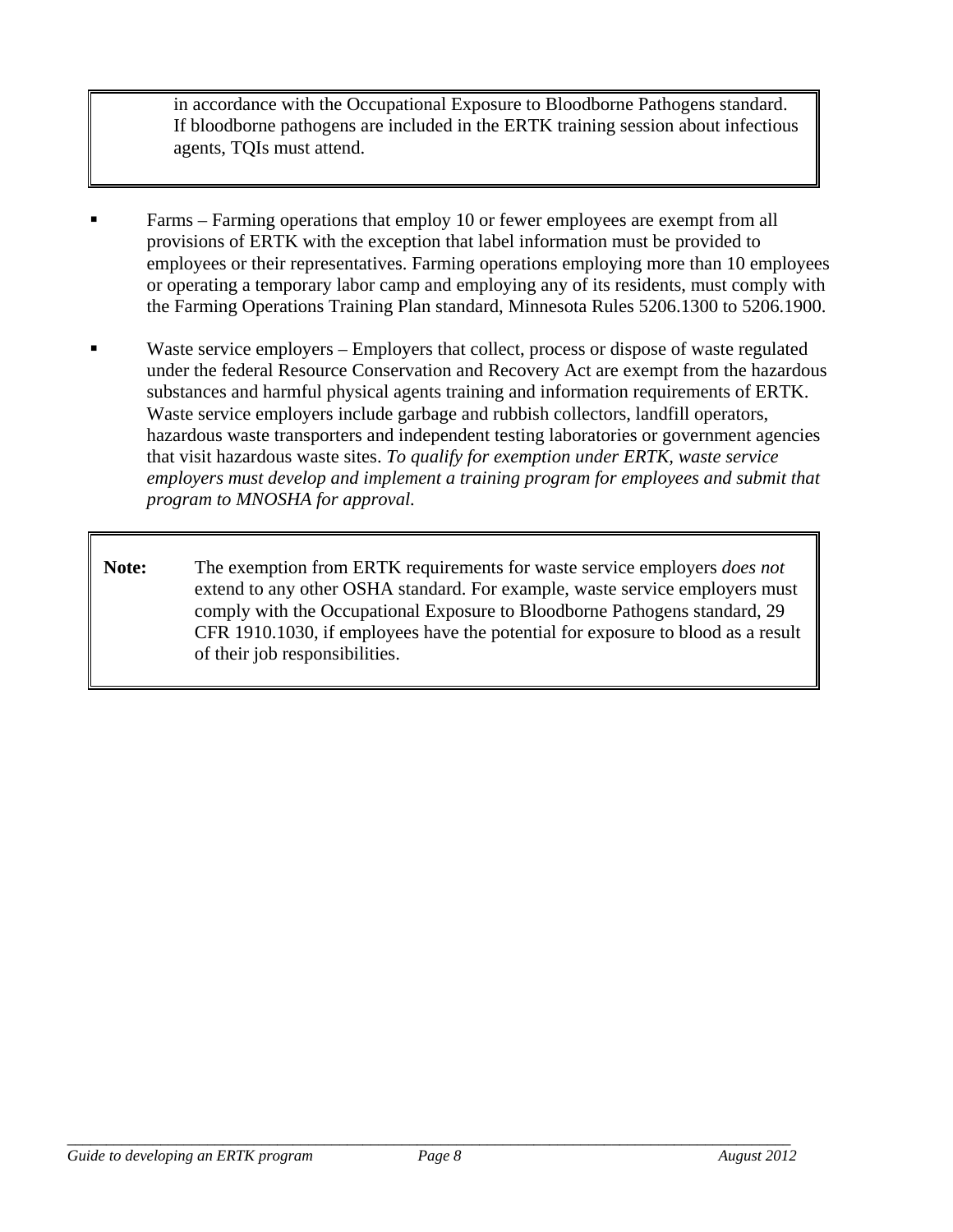## **Section 4: Training, information requirements for hazardous substances**

#### **Step 1. Inventory for hazardous substances**

- $\checkmark$  Conduct an inventory, or survey, to identify and list all hazardous substances your employees may use or come in contact with in your facility. Include hazardous substances that are generated in the work operation but are not in containers (e.g. welding fume, wood dust, carbon monoxide generated by propane or gas powered vehicles, or nitrogen dioxide from diesel powered vehicles).
- $\checkmark$  Develop procedures to keep your list current. When new substances are used, add them to your list. Conversely, when substances are no longer used they should be removed from the list. (See note below.)

#### **Step 2. Material safety data sheets**

- $\checkmark$  Request material safety data sheets (MSDSs) from the chemical manufacturer or distributor of all the hazardous substances identified in the inventory. (Manufacturers and distributors are required to provide an MSDS at the time of the first shipment and whenever the information on the MSDS changes.)
- $\checkmark$  Develop a routine procedure for requesting MSDSs each time a new substance is ordered. Remove MSDSs for substances that are no longer used or available in the workplace.
- **Note:** MSDSs are considered to be "exposure records" under 29 CFR  $1910.1020(c)(5)(iii)$ , Access to Employee Exposure and Medical Records, and, as such, must be retained for 30 years. However, in lieu of keeping all MSDSs for 30 years, the intent of 29 CFR 1910.1020 can be met by keeping three key pieces of information: (1) the identity (chemical name, etc.) of the substance or agent; (2) where it was used; and (3) when it was used. Employers may wish to consider including this information as part of the hazardous substance list, retain the list for 30 years and discard the MSDS.
- $\checkmark$  MSDSs must be current and accurate, and all required sections on the MSDS must be completed. (Review the completeness of MSDSs using the checklist in Appendix B.)
- $\checkmark$  MSDSs must be readily accessible to employees in their work areas. If desired, MSDS information may be made available on computer, display terminals, etc., as long as employees know how to access the information.
- $\checkmark$  In those workplaces where employees are required to handle or mix drugs in powder or liquid form in the course of assigned job duties, the package insert that generally is included in the drug package may be substituted for the MSDS *if* that package insert includes all information needed for training as outlined in Step 4.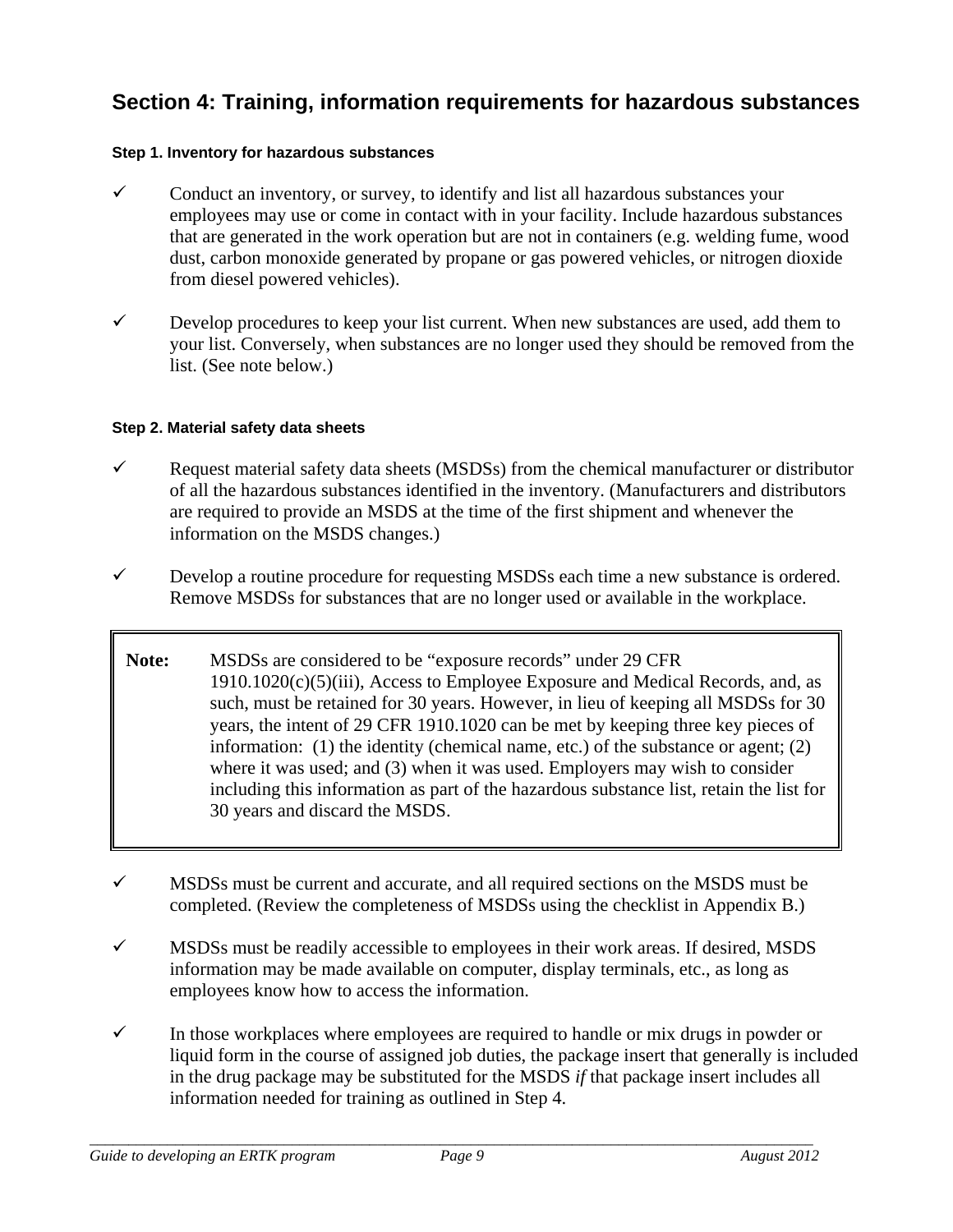- $\checkmark$  It is not necessary to obtain MSDSs for:
	- **Part is employees bring into the workplace for their personal use;**
	- consumer products or products sold or used in retail establishments if they are used in a manner that is comparable to typical consumer use (e.g., same frequency, concentration, etc.);
	- articles that contain a hazardous substance in solid form that is not released (e.g., hardware, equipment, etc.);
	- substances bound and not released under normal conditions of use (e.g., adhesive tape, vinyl upholstery, tires, etc.);
	- waste material regulated under the Resource Conservation and Recovery Act (RCRA);
	- substances in sealed packages that are not opened; and
	- substances present in a physical state, volume or concentration that does not present a hazard (e.g., very small quantity, solids, diluted substances that present no adverse health affects, etc.).
- $\checkmark$  A master file should be maintained if individual MSDSs are placed in particular departments or areas.

#### **Step 3. Labeling**

- $\checkmark$  Check all incoming shipments of hazardous substances to be sure they are labeled. Labels on containers received from manufacturers or importers must include:
	- **the identity (name) of the hazardous substance;**
	- the appropriate hazard warnings (e.g. flammable, causes lung damage, irritates skin, etc.); and
	- the name and address of the chemical manufacturer, importer or other responsible party.
- $\checkmark$  Stationary process containers within a work area that have similar contents and hazards may be labeled by use of signs, placards or other alternative identification means as long as the method used identifies the substance in the container and provides the appropriate hazard warning.
- $\checkmark$  Immediate-use containers (test tubes, beakers, graduates, vials, pitchers, pails or similar containers that are routinely used and reused) do not have to be labeled if: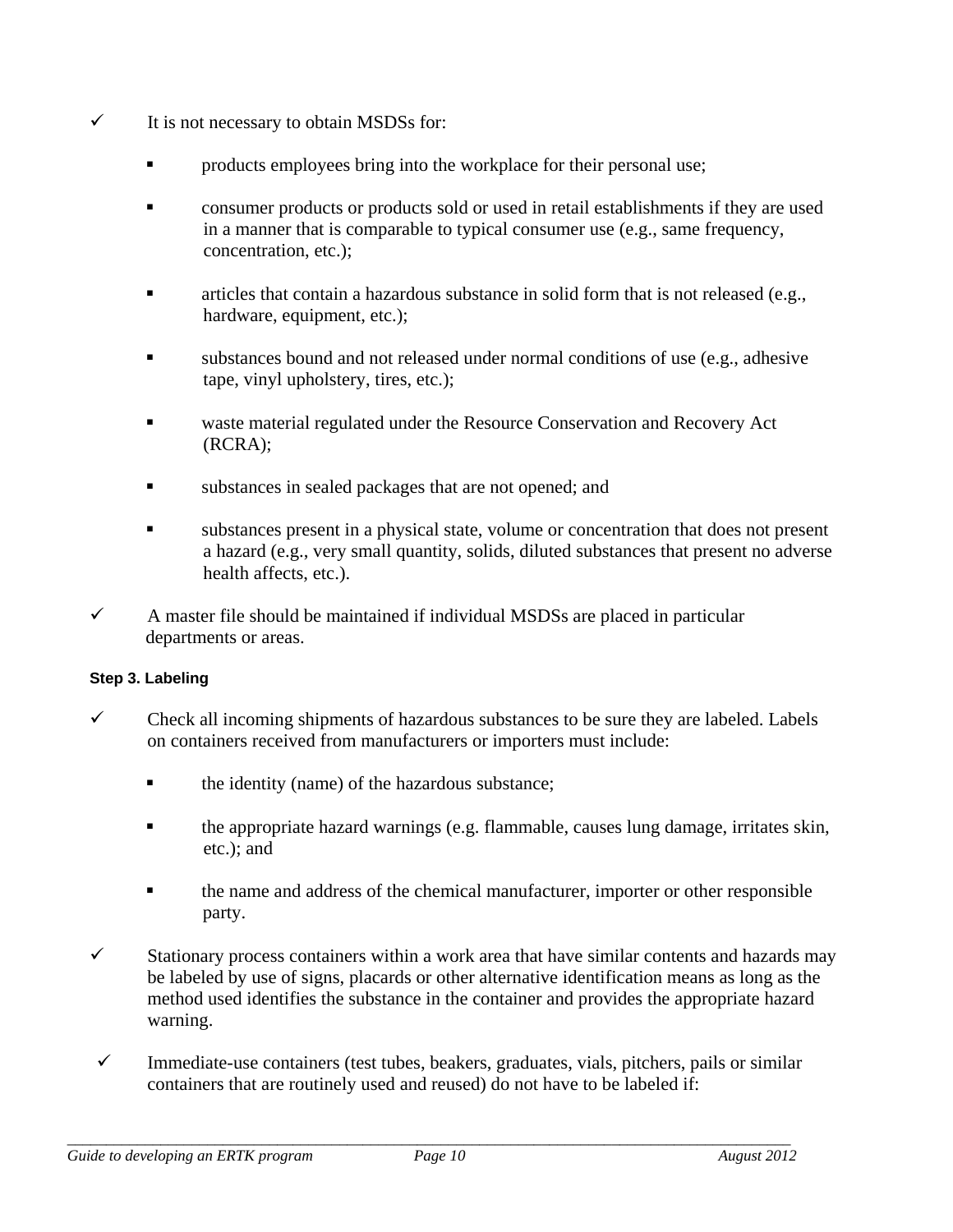- **they are used only to transfer a hazardous substance from a labeled container;**
- they remain under the control of the person who transferred the substance; and
- they are only used during the work shift in which the transfer takes place.
- $\checkmark$  Pipes or piping systems need not be labeled but their contents must be included in employee training.
- $\checkmark$  Where labeling is not practical or feasible, such as for carbon monoxide from lift trucks or welding operations, warning signs or equivalent warning methods must be used.

#### **Step 4. Employee training**

- $\checkmark$  Information that must be included in the training program for all employees routinely exposed to hazardous substances includes:
	- **a** summary of the ERTK standard and the employer's written ERTK program;
	- **Exercific information from the MSDSs of the hazardous substances employees may be** exposed to, including
		- the name or names of substances, including any generic or chemical name, trade name and commonly used name,
		- the level, if known, at which exposure to the substance has been restricted or, if no standard has been adopted, according to guidelines established by competent professional groups,
		- known acute (extremely severe, reaching crisis rapidly) and chronic (prolonged, lingering) effects of exposure at hazardous levels, including routes of entry,
		- known symptoms,
		- any potential for flammability, explosion or reactivity of the substance,
		- appropriate emergency treatment,
		- known proper conditions of use and exposure to the substance,
		- procedures for cleanup of leaks and spills and
		- the name, phone number and address of a manufacturer of the hazardous substance; and
	- where a written copy of all of the above information (e.g., the MSDS) is located in the work area or facility and how employees can access that information.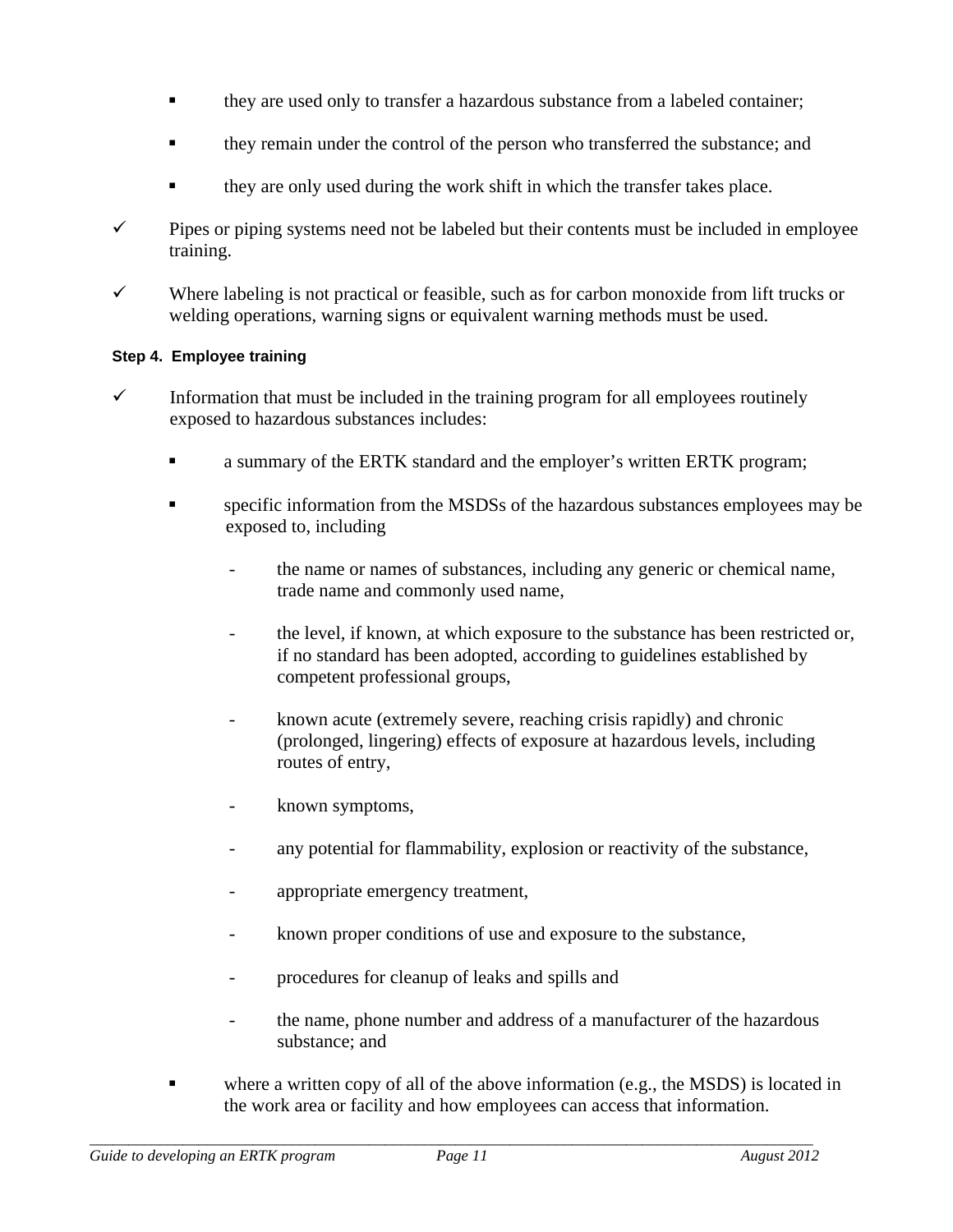- $\checkmark$  Training must also cover the hazards associated with substances in unlabeled pipes in the work areas.
- $\checkmark$  Training can be conducted on each specific substance found in the workplace or it may be conducted by categories of hazards (e.g., carcinogens, sensitizers, acutely toxic agents). (This approach to training may be especially useful when training employees about the types of hazards they may encounter at another employer's worksite.)
- $\checkmark$  Employees who work in operations where they handle *only* sealed containers (such as warehousing) are exempt from the requirements of ERTK. However, if a spill or leak of a hazardous substance occurs, any employee involved in its cleanup must be trained.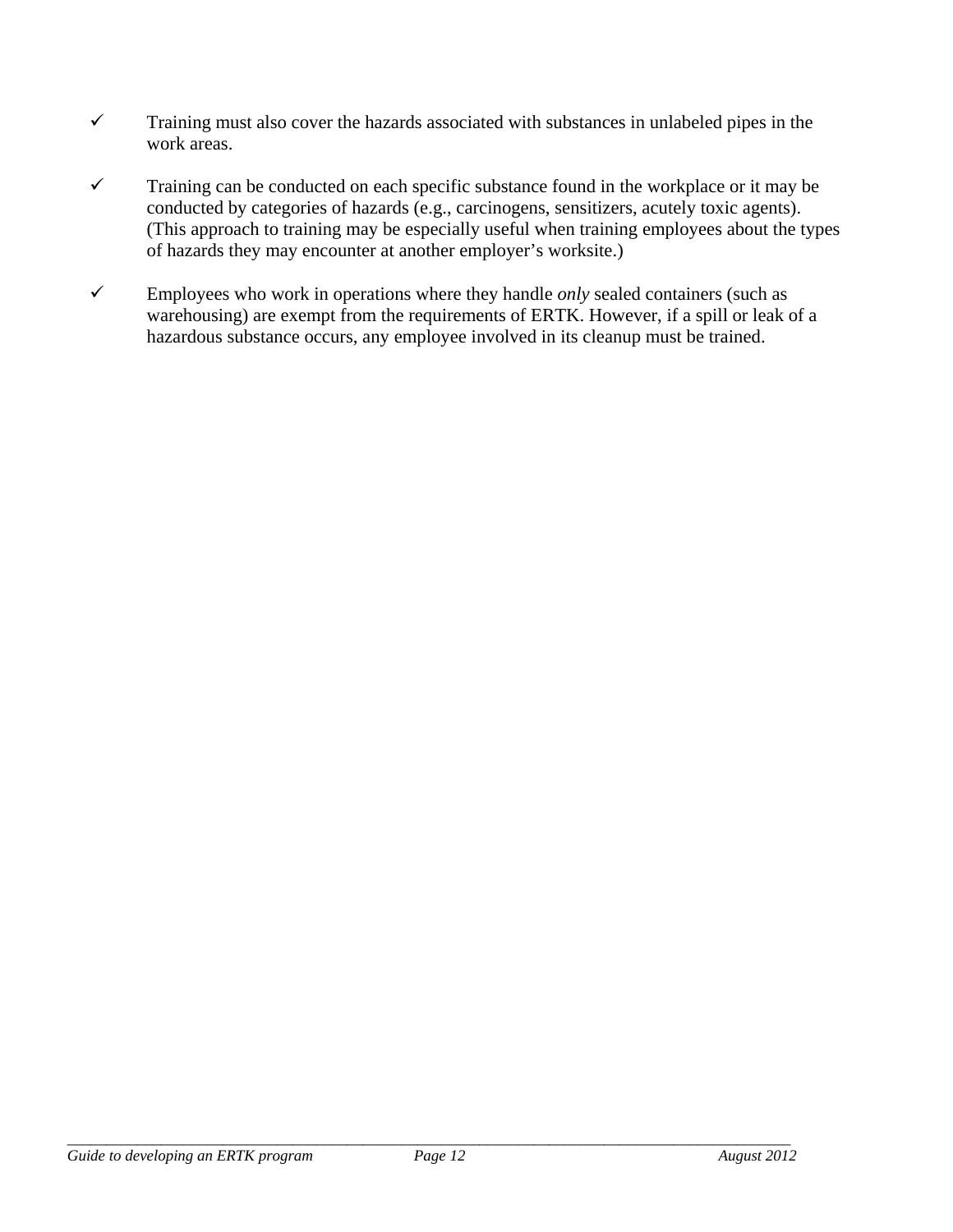## **Section 5: Training, information requirements for harmful physical agents**

#### **Step 1. Identify all physical agents**

- $\checkmark$  ERTK restricts coverage of harmful physical agents to only four because the Employee Right-to-Know Act restricts harmful physical agent coverage to those physical agents for which a separate standard has been adopted and exposures are expected to approximate either the action level or permissible exposure limit at some time during the work year.
- $\checkmark$  The four harmful physical agents subject to ERTK coverage are the following.
	- Noise Conduct initial evaluations to identify employees who are exposed to noise at or above 85db averaged over eight working hours. (If noise levels exceed 85db, compliance with the Occupational Exposure to Noise standard, 29 CFR 1910.95, is required.)
	- Heat List areas of potential excessive heat exposure, considering temperature of the work environment, season of the year and work activity. (See Appendix D for more information and exposure limits.)
	- Ionizing radiation List all potential sources of X-rays and radioactive materials. The most common uses of ionizing radiation occur in hospitals and dental offices with X-ray equipment and radioactive sources for nondestructive testing of welded seams, such as in pipes. (See OSHA Standard 29 CFR 1910.1096.)
	- Nonionizing radition List all sources of nonionizing radiation. (See OSHA standard 29 CFR 1910.97, and Appendix C, Industrial Sources of Nonionizing Radiation.)

#### **Step 2. Labeling**

- $\checkmark$  Ensure all equipment or work areas that generate harmful physical agents at a level that may be expected to approximate or exceed the permissible exposure limit or applicable action level are labeled.
- $\checkmark$  The label shall include the name of the physical agent and appropriate hazard warning.
- $\checkmark$  Examples of labels or signs for a physical agent:
	- for equipment or a work area where there is a reasonable potential for exposure to heat at a level that may be expected to approximate or exceed the heat stress standard – "POTENTIAL HEAT STRESS AREA – TRAINING REQUIRED"; and
	- **for equipment or work areas where there is a reasonable potential for exposure to** noise at a level that may be expected to approximate or exceed the permissible exposure limit or action level – "HIGH NOISE AREA – TRAINING REQUIRED"

*\_\_\_\_\_\_\_\_\_\_\_\_\_\_\_\_\_\_\_\_\_\_\_\_\_\_\_\_\_\_\_\_\_\_\_\_\_\_\_\_\_\_\_\_\_\_\_\_\_\_\_\_\_\_\_\_\_\_\_\_\_\_\_\_\_\_\_\_\_\_\_\_\_\_\_\_\_\_\_\_\_\_\_\_\_\_\_\_\_\_\_\_\_*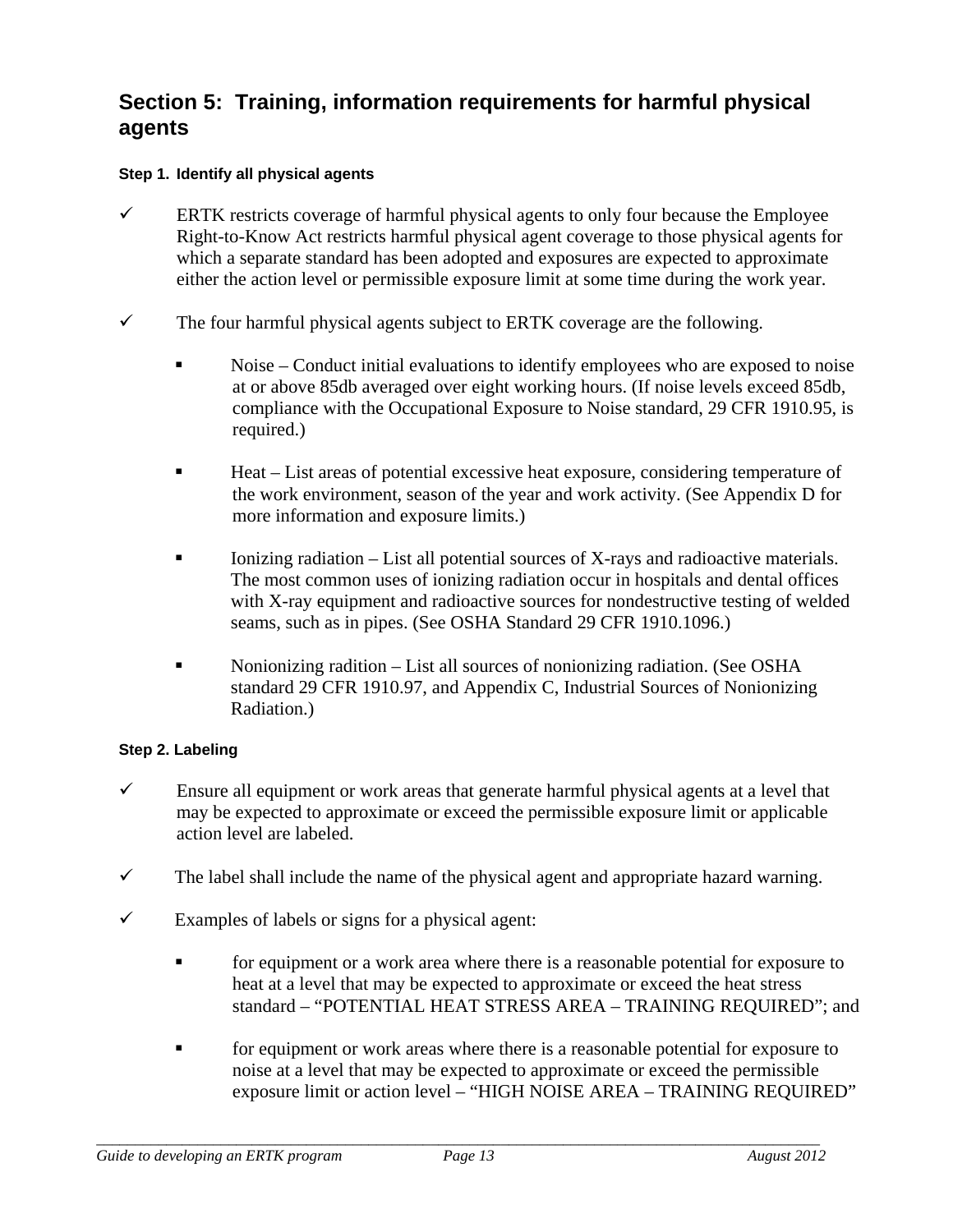#### or "HIGH NOISE AREA – HEARING PROTECTION REQUIRED" or "HIGH NOISE AREA – HEARING PROTECTION RECOMMENDED."

#### **Step 3. Training**

- $\checkmark$  Manufacturers of equipment that generate a harmful physical agent must provide the purchasing employer with information necessary to comply with the training requirements. This information must be provided at the time of purchase.
- $\checkmark$  Employers must conduct initial and on-going evaluations to determine if employees are routinely exposed to harmful physical agents at levels that approximate or exceed the permissible exposure limit or applicable action level and provide training to those employees.
- $\checkmark$  ERTK requires the following information to be included in training about harmful physical agents:
	- $\blacksquare$  the name or names of the physical agent, including any commonly used synonym;
	- the level at which exposure to the physical agent has been restricted;
	- the known acute (extremely severe, reaching crisis rapidly) and chronic (prolonged, lingering) effects of exposure at hazardous levels;
	- known symptoms;
	- **appropriate emergency treatment;**
	- known proper conditions for exposure to the physical agent;
	- the name, phone number and address, if appropriate, of a manufacturer of the equipment that generates the harmful physical agent; and
	- where a written copy of all of the above information is kept in the work area. (Written information must be available to employees in the area or areas in which the harmful physical agent is present and where the employees may be exposed to the agent through use, handling or otherwise.)
- $\checkmark$  The following are examples of information that should be included for each of the harmful physical agents covered under ERTK.
	- Noise:
		- when noise levels exceed 85db over an eight-hour period;
		- identity of areas of potential over-exposure;
		- the effects of noise on hearing;
		- the purpose of hearing protection, advantages/disadvantages of various types;
		- instructions about selection, fitting, use and care of hearing protection; and
		- purpose of audiometric testing and test procedures.

*\_\_\_\_\_\_\_\_\_\_\_\_\_\_\_\_\_\_\_\_\_\_\_\_\_\_\_\_\_\_\_\_\_\_\_\_\_\_\_\_\_\_\_\_\_\_\_\_\_\_\_\_\_\_\_\_\_\_\_\_\_\_\_\_\_\_\_\_\_\_\_\_\_\_\_\_\_\_\_\_\_\_\_\_\_\_\_\_\_\_\_\_\_*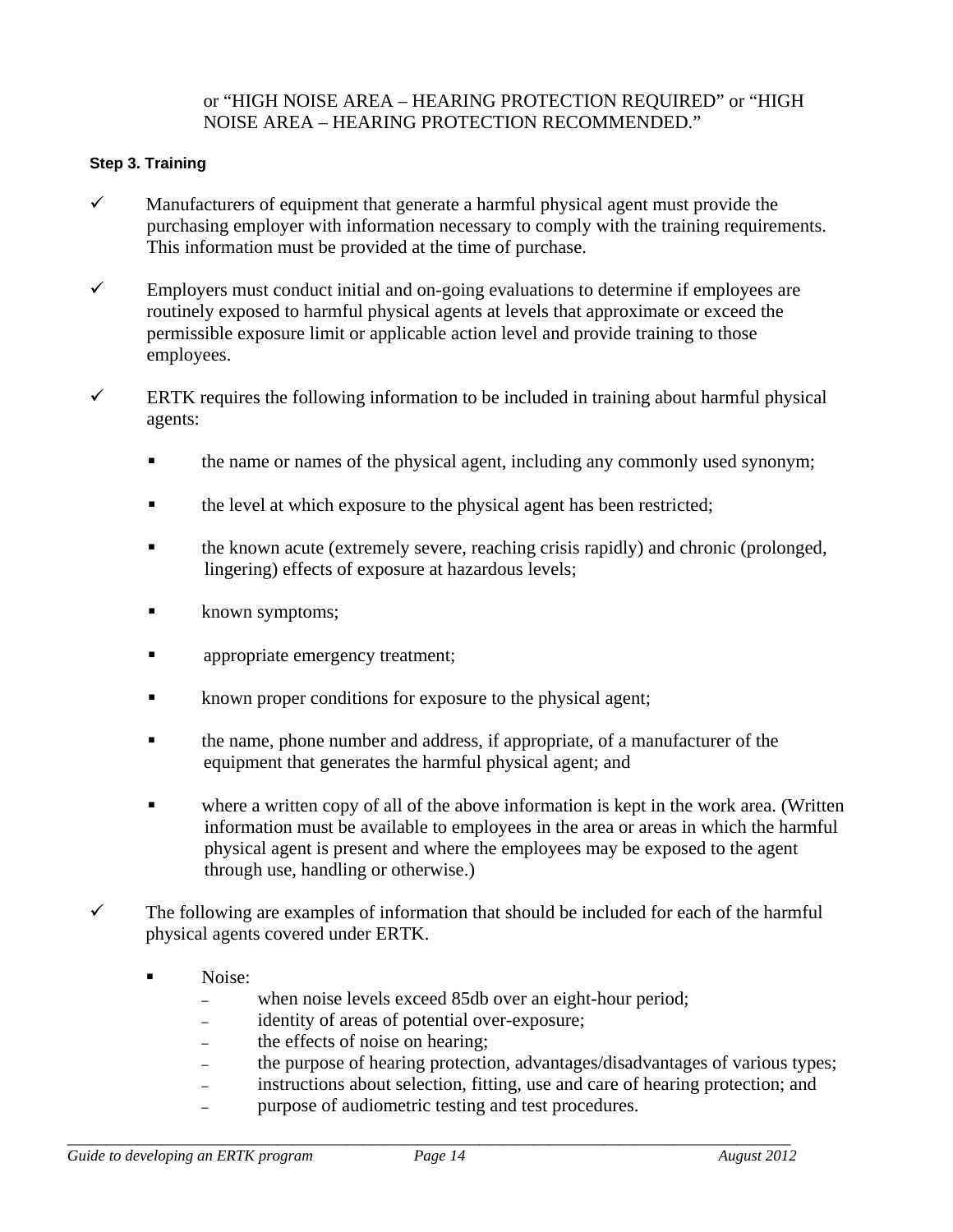- **Heat stress:** 
	- identification of heat disorders and how to avoid them;
	- symptoms of over-exposure;
	- cause of heat stress; and
	- prevention measures the employer has implemented (including engineering controls and work/rest patterns).
- Ionizing/nonionizing radiation:
	- identity of sources;
	- exposure limits;
	- health effects of exposure;
	- emergency procedures;
	- safety procedures and control measures; and
	- personal protective equipment.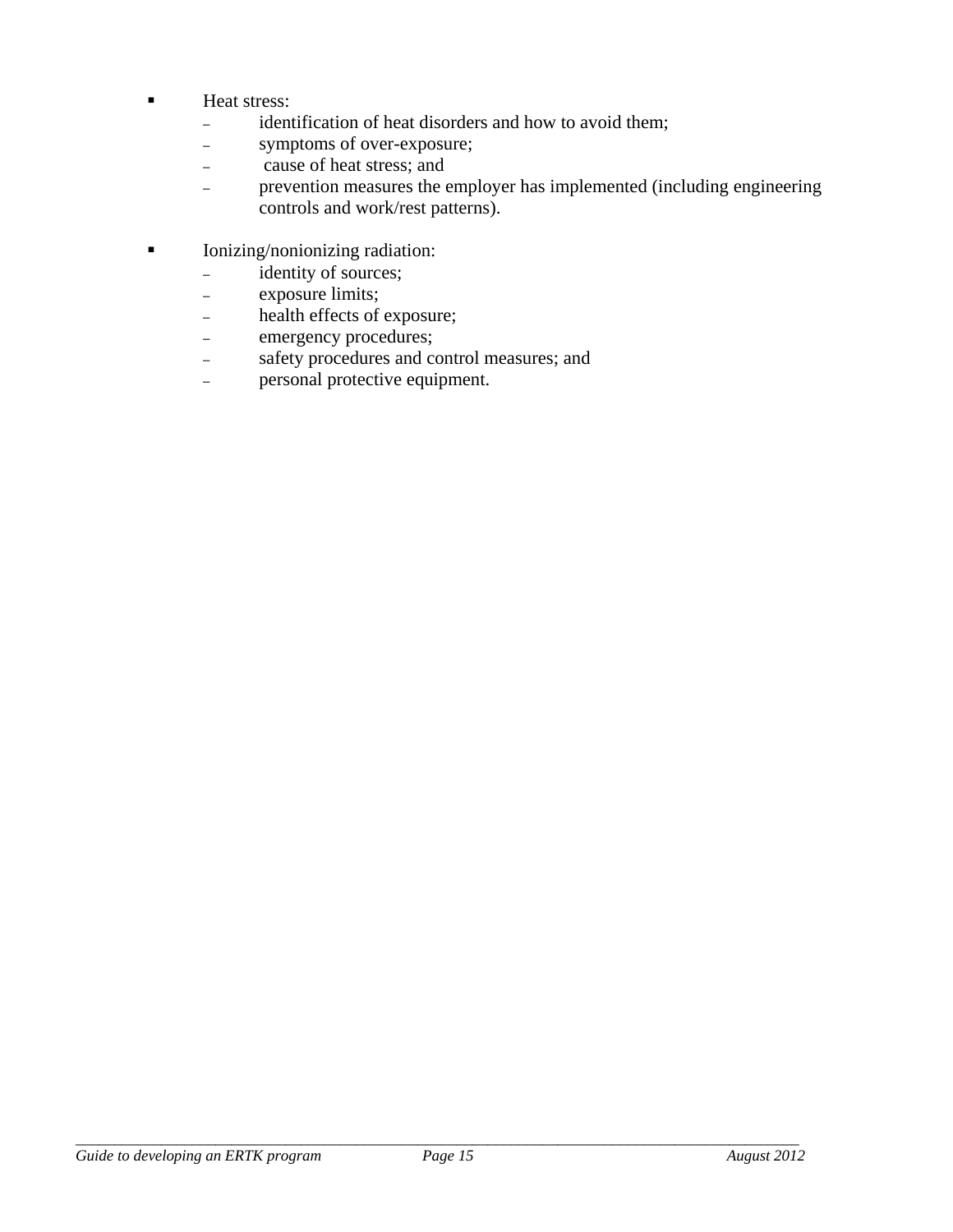## **Section 6: Training, information requirements for infectious agents**

#### **Step 1. Identify all infectious agents**

- $\checkmark$  Employers must evaluate the workplace for the presence of infectious agents employees may be exposed to at work.
	- Infectious agents include bacterial, viral, fungal, parasitic and rickettsial agents.
	- A list of infectious agents is included in the ERTK standard (Minnesota Rules 5206.0600, subpart 4) and includes the most common infectious agents that may be encountered in Minnesota.
- $\checkmark$  Infectious agents requirements of ERTK apply to all employers that have employees potentially exposed to infectious agents. This means infectious agents training must be provided to employees of correctional facilities and group homes, to firefighters and law enforcement personnel, and to employees who are assigned to a first aid or first responder team.

#### **Step 2. Labeling**

 $\checkmark$  Labeling of infectious waste (e.g., labeled with the biohazard symbol) must comply with the requirements of the Occupational Exposure to Bloodborne Pathogens standard, 29 CFR 1910.1030, and the Minnesota Infectious Waste Control Act.

#### **Step 3. Training**

- $\checkmark$  Information required as part of the ERTK infectious agents training program is identical to training for employees exposed to blood required by the Occupational Exposure to Bloodborne Pathogens standard, 29 CFR 1910.1030.
	- An employer may conduct one training program that covers all infectious agents to satisfy both standards.
- $\checkmark$  Information that *must* be included in the training for infectious agents includes an explanation of:
	- $\blacksquare$  the employer's ERTK program for infectious agents;
	- the epidemiology and symptoms of infectious diseases including hazards to special at-risk employee groups;
	- appropriate methods of recognition of tasks and other activities that may involve exposure to infectious agents, including blood and other infectious materials;
	- the chain of infection, or infectious disease process, including agents, reservoirs, modes of escape from reservoirs, modes of trasmission and modes of entry into the host and host susceptibility;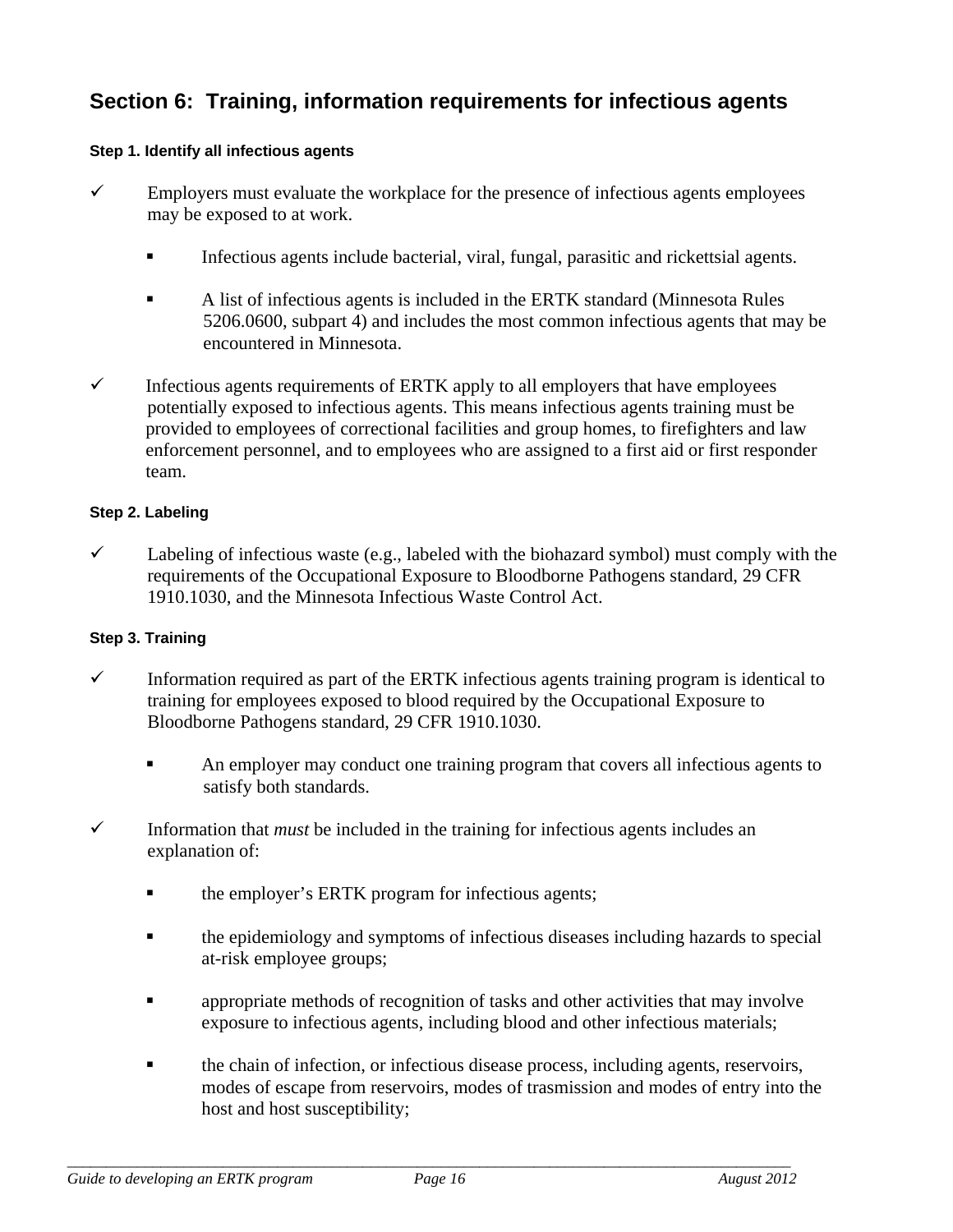- the use and limitations of control methods that prevent or reduce exposure including universal precautions, engineering controls, appropriate work practices, personal protective eqiupment and housekeeping;
- the basis for selection of personal protective equipment including its use, types of equipment available, location of equipment, and decontamination and disposal;
- the proper procedures for clean-up of blood or body fluids;
- recommended immunization practices;
- procedures to follow if an exposure incident occurs, including when, how and to whom the incident should be reported, and post-exposure evaluation and medical followup that will be available;
- $\blacksquare$  the appropriate actions to take and people to contact in an emergency involving potentially infectious materials;
- signs, labels, tags or color coding used to denote biohazards; and
- where employees can find a written copy of the above information (e.g., reference documents such as "The Control of Communicable Diseases in Man"), the employer's written ERTK program, the ERTK standard and the person to contact with questions.
- $\checkmark$  Training sessions must allow employees an opportunity for interactive questions and answers with the person conducting the training session.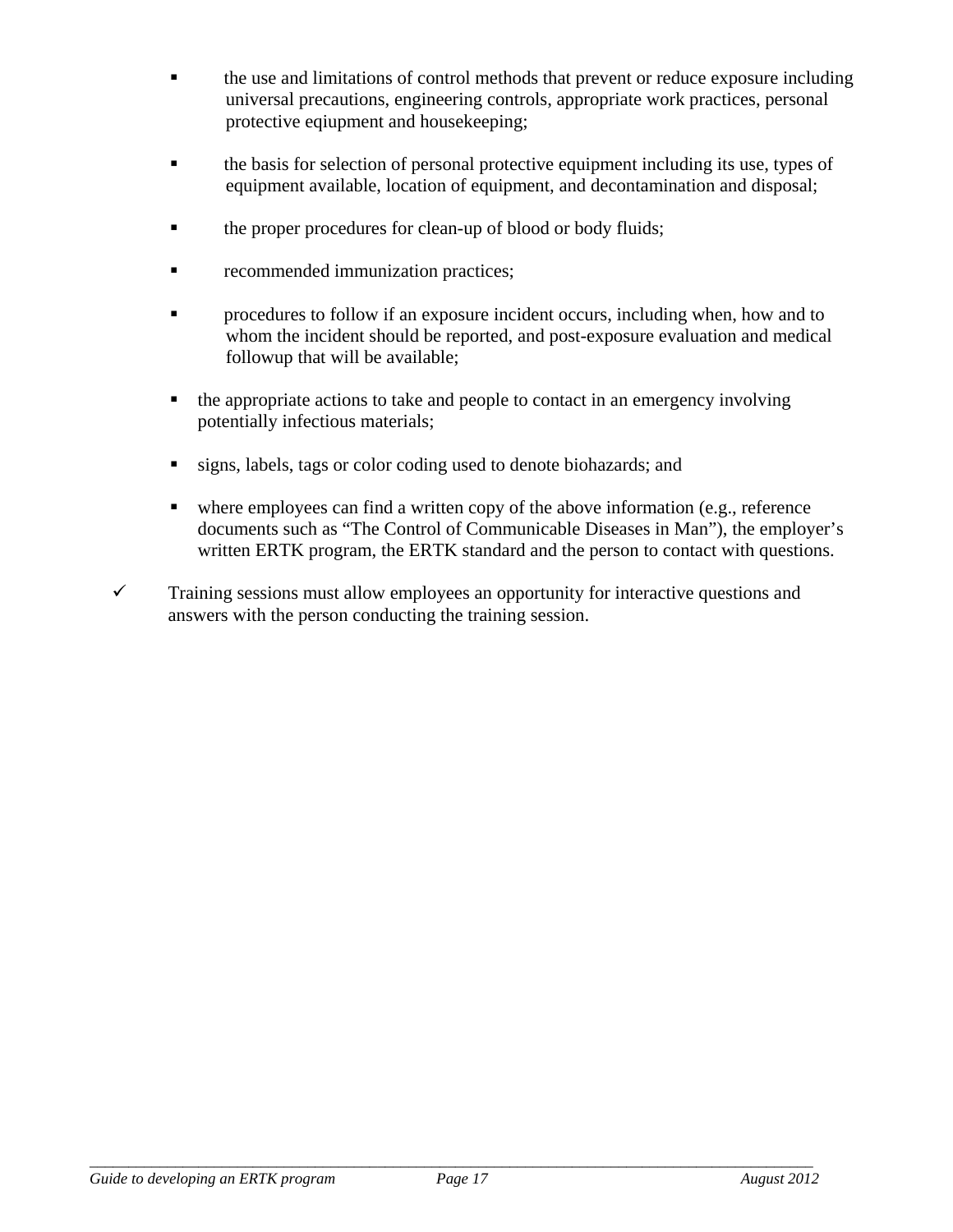## **Material safety data sheets**

The material safety data sheet (MSDS) is a detailed information bulletin prepared by the manufacturer or importer of a chemical that describes the physical and chemical properties, health hazards, routes of entry, precautions for safe handling and use, emergency and first-aid procedures, and control measures. This information is not only helpful in selecting appropriate products, but provides employers and employees with the facts they need to use, store or dispose of the substance safely and to respond to an emergency.

- *Employers* must maintain a complete and accurate MSDS for each hazardous substance used in their facility and are entitled to obtain this information automatically upon purchase of the material.
- *Manufacturers* (anyone that produces, synthesizes, extracts or otherwise makes, processes, blends, packages or repackages) of hazardous substances or equipment that generates a harmful physical agent are required to provide employers that use their products with complete, up-to-date MSDSs.
- $\checkmark$  When an employer is unable to obtain a MSDS from a supplier or manufacturer, he or she should submit a written complaint, with complete background information, to the nearest Minnesota OSHA office. (Addresses and phone numbers are included in Appendix E.)
- $\checkmark$  When new and significant information becomes available concerning a product's hazards, chemical manufacturers, importers or distributors must add it to their MSDS within three months and provide it to their customers with the next shipment of the product.
	- **Note**: If the name or identity of a hazardous substance is considered proprietary (trade secret) by the manufacturer, that information can be registered as a trade secret with the Department of Labor and Industry. Formulations and procedures are automatically considered trade secret and need not be registered. Information about registering trade secrets may be obtained from any Minnesota OSHA office.

To meet the intent of the Employee Right-to-Know standard, the MSDS must meet all requirements of the federal OSHA Hazard Communication standard, 29 CFR 1910.1200. This standard does not prescribe the precise format for the MSDS but does prescribe the information that must be provided. (A checklist to aid in determining whether all required information is provided can be found in Appendix B. A "sample" MSDS form that includes blanks for all required information can be found on page 5 of this Appendix.

To meet the requirements of ERTK and 29 CFR 1910.1200, the MSDS must be in English or a language understood by employees; must be current and accurate, and all sections of the MSDS completed; and must include the following information.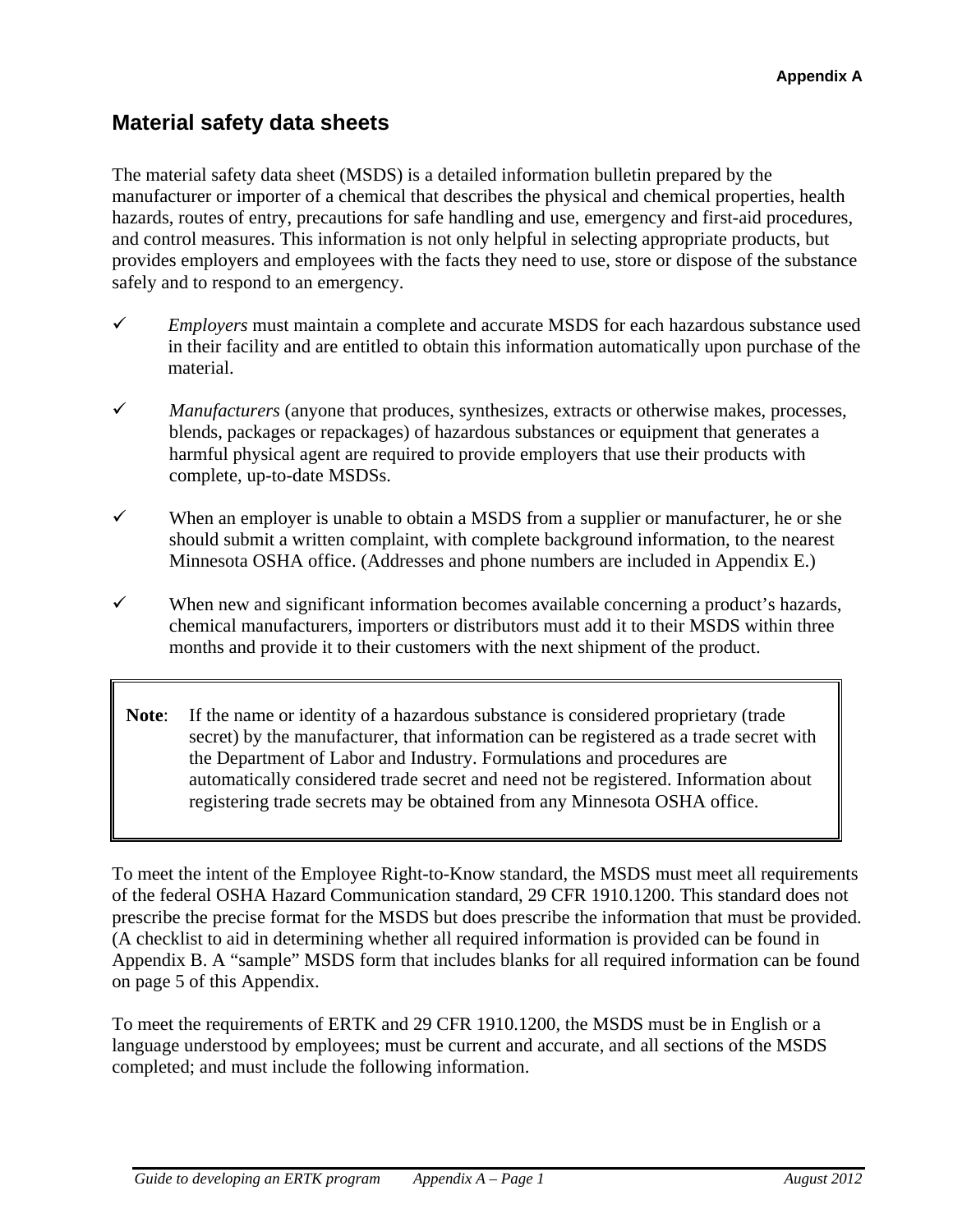#### **Section I. Manufacturer's identity**

- $\checkmark$  Manufacturer's name, address, information telephone number and emergency telephone number
- $\checkmark$  Date the MSDS was prepared

#### **Section II. Hazardous ingredients/identity information**

- $\checkmark$  The identity used on the label
- $\checkmark$  Chemical and common names of the hazardous ingredients
	- For mixtures tested as a whole:
		- chemical and common names of the ingredients that contribute to the known hazards;
		- common names of the mixture itself.
	- For mixtures not tested as a whole:
		- chemical and common names of all ingredients that are health hazards (1 percent concentration or greater), including carcinogens (0.1 percent concentration or greater); and
		- chemical and common names of all ingredients that are health hazards and pose a risk to employees, even though they are present in the mixture in concentrations of less than 1 percent or 0.1 percent for carcinogens.
- $\checkmark$  PEL (OSHA permissible exposure limit); TLV (American Conference of Governmental Industrial Hygienists (ACGIH) threshold limit value); or other exposure limits (including ceiling and other short-term limits)
	- **NOTE:** For mixtures, if the employer assumes the mixture has the same hazards as its hazardous components (i.e., no test data exists about the mixture as a whole), the MSDS for each component will satisfy the requirements for a data sheet for the mixture. The MSDSs must be attached to one another and identified so they can be cross-referenced with the label. In addition, the MSDSs must include the PEL, TLV and other exposure limits for *each* ingredient that is determined to be a health hazard.

#### **Section III. Physical and chemical characteristics**

 $\checkmark$  Physical and chemical characteristics of the hazardous substance must be listed, including boiling and freezing points, vapor density, vapor pressure, specific gravity, melting point, evaporation rate, solubility in water, appearance and odor, and pH.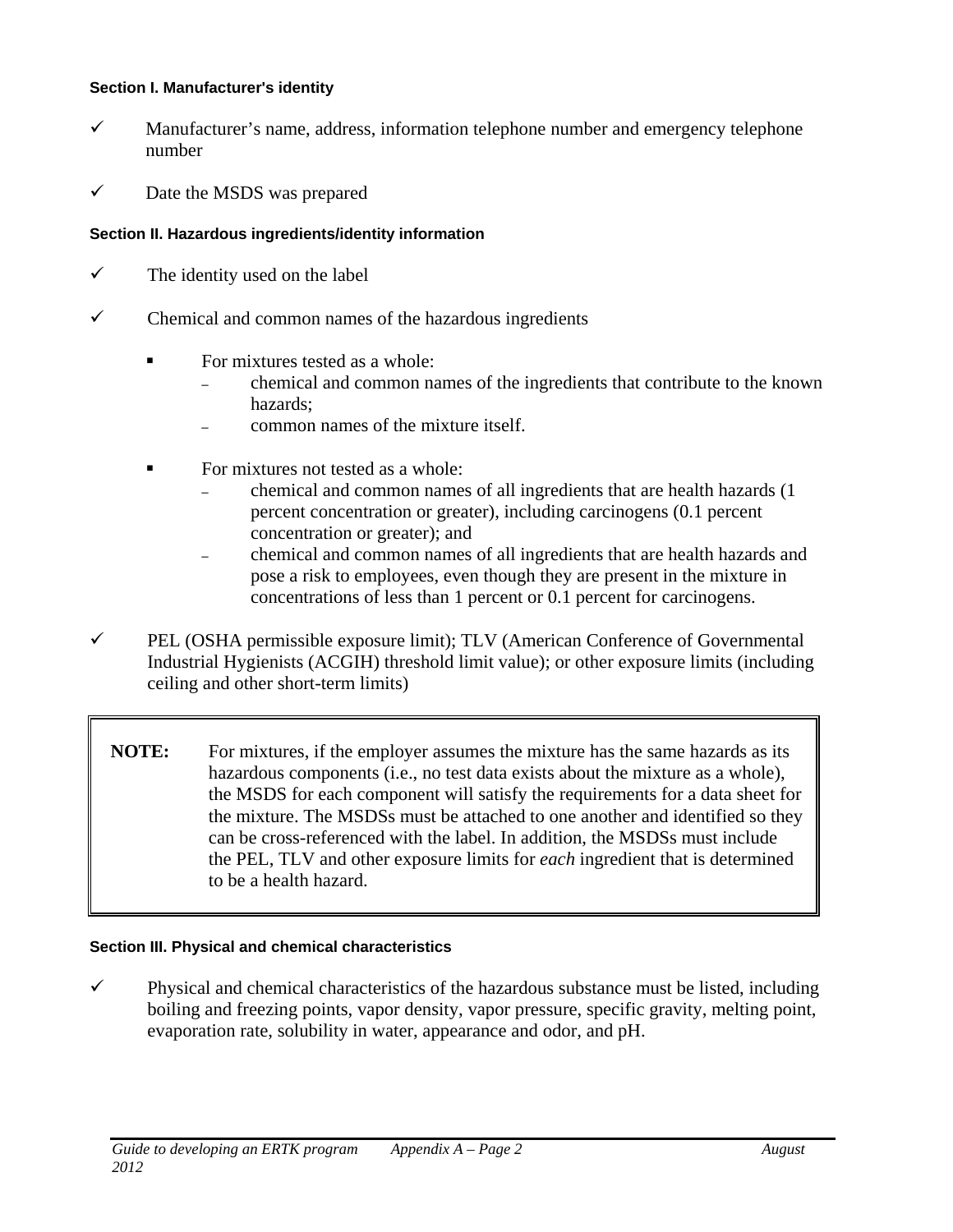#### **Section IV. Fire and explosion hazard data**

- $\checkmark$  The flash point and flammable limits lower explosive limit (LEL); upper explosive limit (UEL)
- $\checkmark$  Extinguishing media and special firefighting procedures
- $\checkmark$  Unusual fire and explosion hazards

#### **Section V. Reactivity data**

- $\checkmark$  Stability (stable/unstable) and conditions to avoid
- $\checkmark$  Incompatibility (materials to avoid)
- $\checkmark$  Hazardous decomposition or byproducts
- $\checkmark$  Hazardous polymerization (may occur/will not occur) and conditions to avoid

#### **Section VI. Health hazard data**

- $\checkmark$  Primary routes of entry: inhalation, skin, ingestion
- $\checkmark$  Health hazards (acute and chronic)
- $\checkmark$  Whether the chemical is listed with the National Toxicology Program (NTP) Annual Report on Carcinogens (latest edition) or has been found to be a potential carcinogen in the International Agency for Research on Cancer (IARC) Monographs (latest editions) or by OSHA
- $\checkmark$  Signs and symptoms of exposure
- $\checkmark$  Medical conditions generally aggravated by exposure
- $\checkmark$  Emergency and first aid procedures

#### **Section VI. Precautions for safe handling and use**

- $\checkmark$  Steps to be taken in case material is released or spilled
- $\checkmark$  Methods of waste disposal
- $\checkmark$  Precautions to be taken in handling and storing, and other precautions

#### **Section VII. Control measures**

- $\checkmark$  Respiratory protection (including the specified type)
- $\checkmark$  Ventilation (local exhaust, general mechanical, special)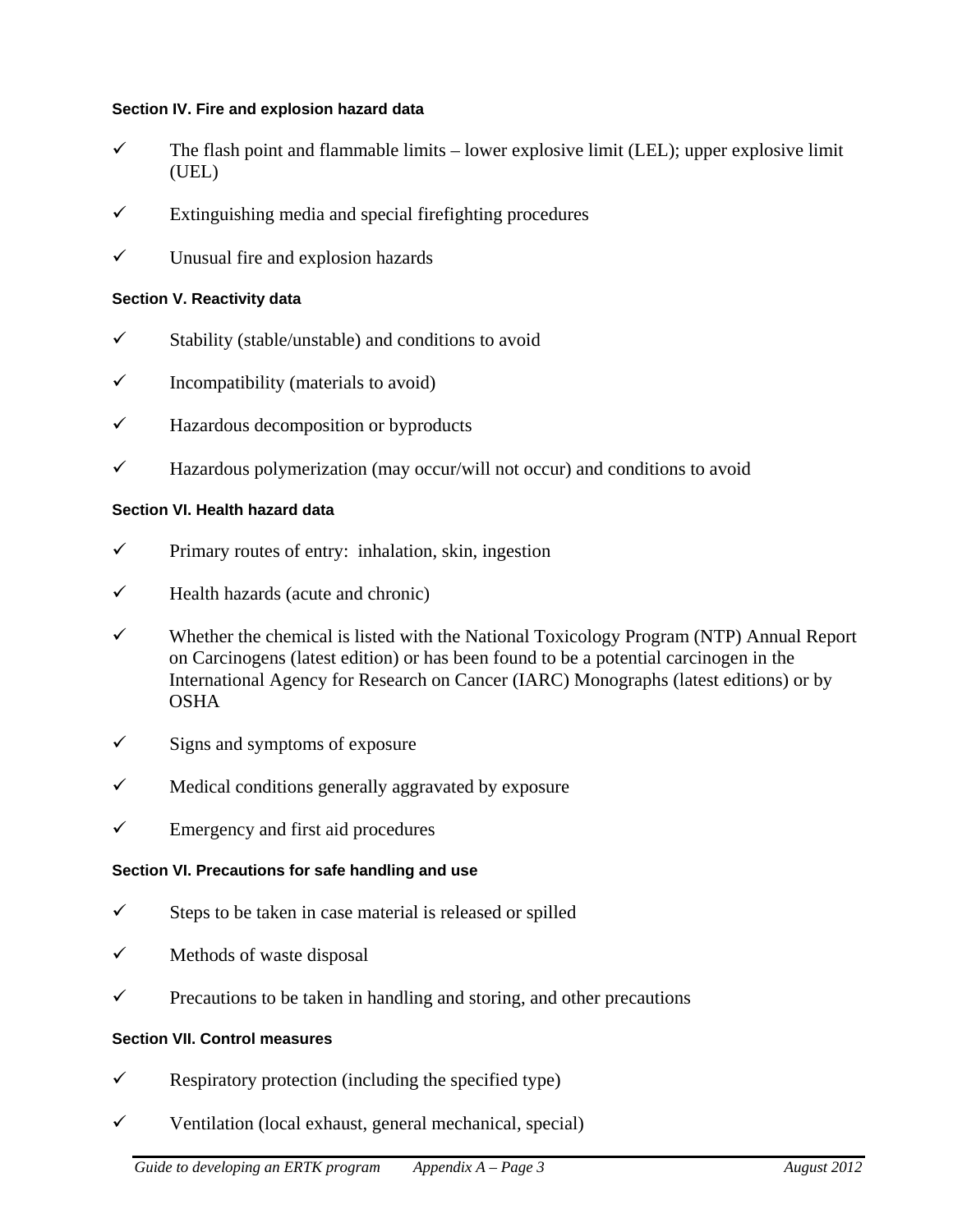- $\checkmark$  Personal protective equipment: protective gloves, eye protection, other protective clothing or equipment (e.g., body suits, face shields, etc.)
- $\checkmark$  Work and hygienic practices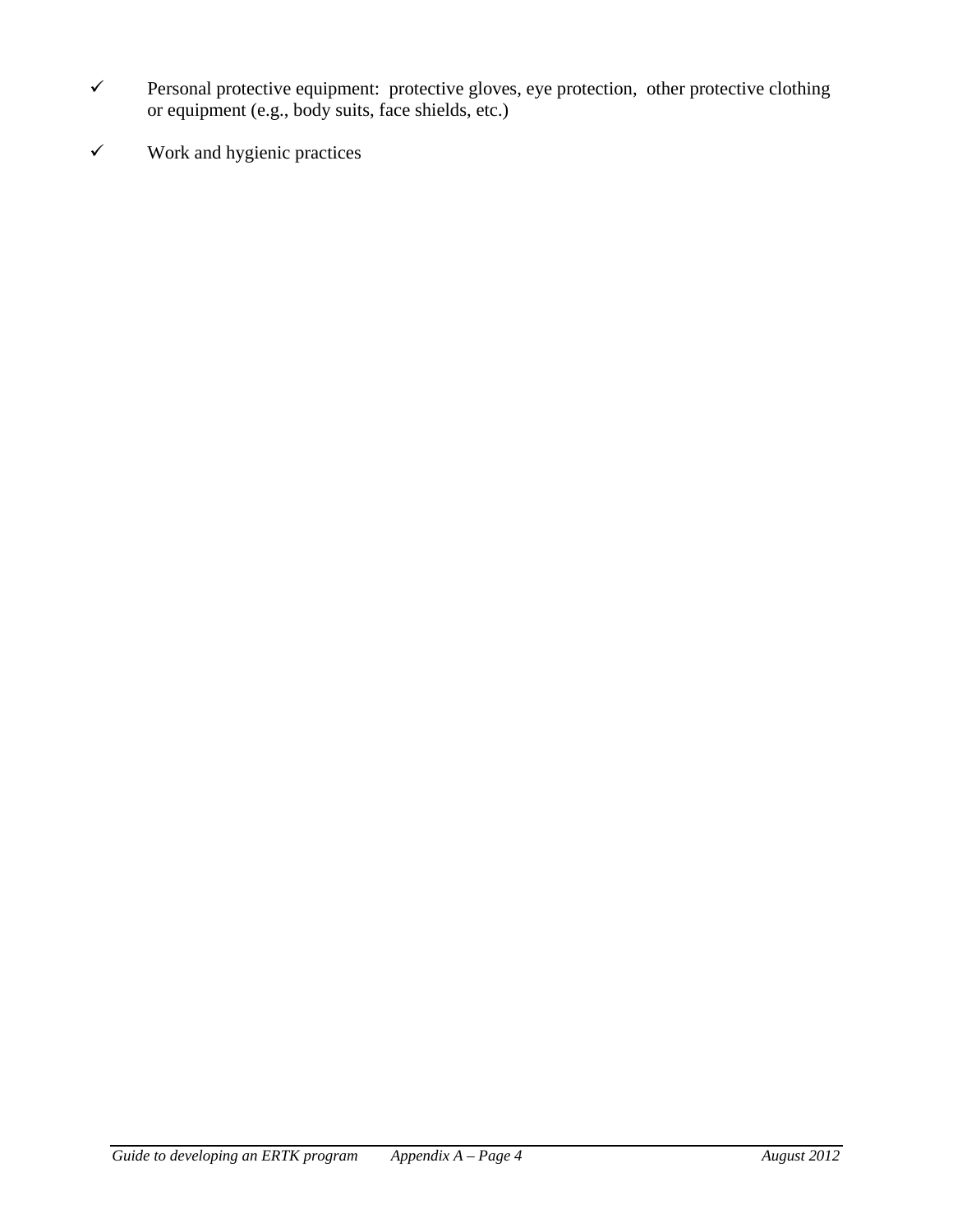#### **Sample material safety data sheet form**

#### Material Safety Data Sheet **U.S. Department of Labor**

#### Occupational Safety and Health Administration

May be used to comply with OSHA's Hazard Communication Standard,29 CFR 1910.1200. Standard must be consulted for specific requirements. (Non-Mandatory Form)

| Form Approved     |  |
|-------------------|--|
| OMB No. 1218-0072 |  |

| <b>IDENTI</b><br>(As Used on Label and List)<br>7Де | . Blank spaces are not permitted. If any item is not applicable, or no information is<br>Note:<br>indicate that.<br>the space must. |
|-----------------------------------------------------|-------------------------------------------------------------------------------------------------------------------------------------|

#### **Section I**

| Manufacturer's Name                                 | Emergency Telephone Number       |
|-----------------------------------------------------|----------------------------------|
| Address (Number, Street, City, State, and ZIP Code) | Telephone Number for Information |
|                                                     | Date Prepared                    |
|                                                     | Signature of Preparer (optional) |

#### **Section II - Hazard Ingredients/Identity Information**

| Hazardous Components (Specific Chemical Identity; Common Name(s)) | <b>OSHA PEL</b> | <b>ACGIHTLV</b> | Other Limits<br>Recommended | %(optional) |
|-------------------------------------------------------------------|-----------------|-----------------|-----------------------------|-------------|
|                                                                   |                 |                 |                             |             |
|                                                                   |                 |                 |                             |             |
|                                                                   |                 |                 |                             |             |
|                                                                   |                 |                 |                             |             |
|                                                                   |                 |                 |                             |             |

#### **Section III - Physical/Chemical Characteristics**

| <b>Boiling Point</b>        | Specific Gravity ( $H_2O = 1$ )                   |  |  |  |
|-----------------------------|---------------------------------------------------|--|--|--|
| Vapor Pressure (mm Hg.)     | <b>Melting Point</b>                              |  |  |  |
| Vapor Density ( $AIR = 1$ ) | <b>Evaporation Rate</b><br>(Butyl Acetate = $1$ ) |  |  |  |
| Solubility in Water         |                                                   |  |  |  |
| Appearance and Odor         |                                                   |  |  |  |

#### **Section IV - Fire and Explosion Hazard Data**

| Flash Point (Method Used)          | <b>Flammable Limits</b> | LEL | UEL                  |
|------------------------------------|-------------------------|-----|----------------------|
| <b>Extinguishing Media</b>         |                         |     |                      |
| Special Fire Fighting Procedures   |                         |     |                      |
|                                    |                         |     |                      |
| Unusual Fire and Explosion Hazards |                         |     |                      |
|                                    |                         |     |                      |
| (Reproduce locally)                |                         |     | OSHA 174, Sept. 1985 |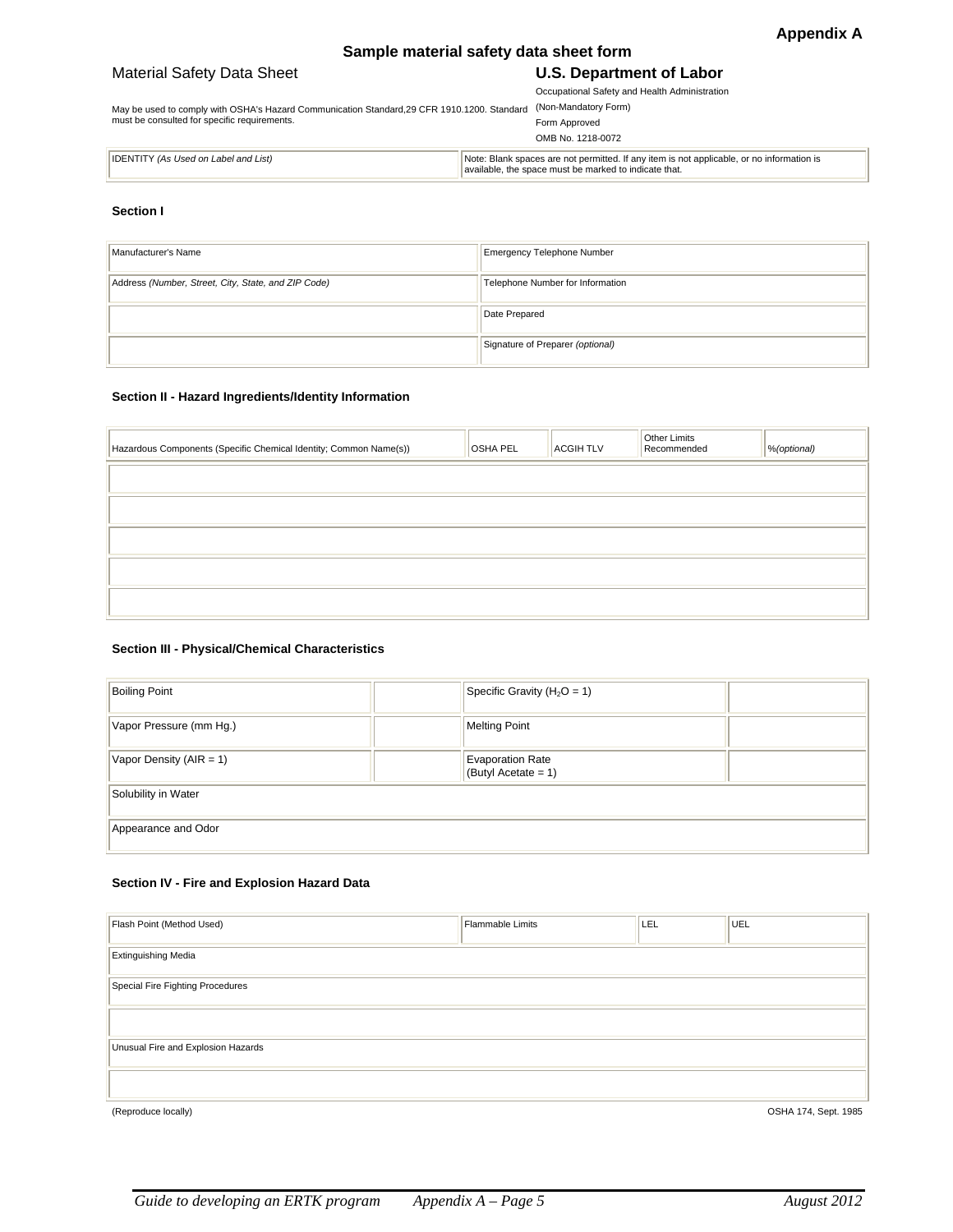#### **Section V - Reactivity Data**

| Stability                             | Unstable       | Conditions to Avoid |  |  |  |
|---------------------------------------|----------------|---------------------|--|--|--|
|                                       | Stable         |                     |  |  |  |
| Incompatibility (Materials to Avoid)  |                |                     |  |  |  |
| Hazardous Decomposition or Byproducts |                |                     |  |  |  |
| Hazardous Polymerization              | May Occur      | Conditions to Avoid |  |  |  |
|                                       | Will Not Occur |                     |  |  |  |

#### **Section VI - Health Hazard Data**

| Route(s) of Entry:                                 | Inhalation? | Skin?            | Ingestion?      |  |  |
|----------------------------------------------------|-------------|------------------|-----------------|--|--|
|                                                    |             |                  |                 |  |  |
|                                                    |             |                  |                 |  |  |
| Health Hazards (Acute and Chronic)                 |             |                  |                 |  |  |
|                                                    |             |                  |                 |  |  |
|                                                    |             |                  |                 |  |  |
|                                                    |             |                  |                 |  |  |
| Carcinogenicity:                                   | NTP?        | IARC Monographs? | OSHA Regulated? |  |  |
|                                                    |             |                  |                 |  |  |
|                                                    |             |                  |                 |  |  |
|                                                    |             |                  |                 |  |  |
|                                                    |             |                  |                 |  |  |
| Signs and Symptoms of Exposure                     |             |                  |                 |  |  |
|                                                    |             |                  |                 |  |  |
|                                                    |             |                  |                 |  |  |
|                                                    |             |                  |                 |  |  |
| Medical ConditionsGenerally Aggravated by Exposure |             |                  |                 |  |  |
|                                                    |             |                  |                 |  |  |
|                                                    |             |                  |                 |  |  |
|                                                    |             |                  |                 |  |  |
| Emergency and First Aid Procedures                 |             |                  |                 |  |  |
|                                                    |             |                  |                 |  |  |
|                                                    |             |                  |                 |  |  |
|                                                    |             |                  |                 |  |  |

#### **Section VII - Precautions for Safe Handling and Use**

| Steps to Be Taken in Case Material is Released or Spilled |  |  |  |
|-----------------------------------------------------------|--|--|--|
|                                                           |  |  |  |
|                                                           |  |  |  |
|                                                           |  |  |  |
|                                                           |  |  |  |
| Waste Disposal Method                                     |  |  |  |
|                                                           |  |  |  |
|                                                           |  |  |  |
| Precautions to Be taken in Handling and Storing           |  |  |  |
|                                                           |  |  |  |
|                                                           |  |  |  |
| Other Precautions                                         |  |  |  |
|                                                           |  |  |  |
|                                                           |  |  |  |

#### **Section VIII - Control Measures**

| Respiratory Proctection (Specify Type) |                      |                |         |                                      |
|----------------------------------------|----------------------|----------------|---------|--------------------------------------|
| Ventilation                            | Local Exhaust        |                | Special |                                      |
|                                        | Mechanical (General) |                | Other   |                                      |
| <b>Protective Gloves</b>               |                      | Eye Protection |         |                                      |
| Other Protective Clothing or Equipment |                      |                |         |                                      |
| Work/Hygienic Practices                |                      |                |         |                                      |
|                                        | Page 2               |                |         | * U.S.G.P.O.: 1986 - 491 - 529/45775 |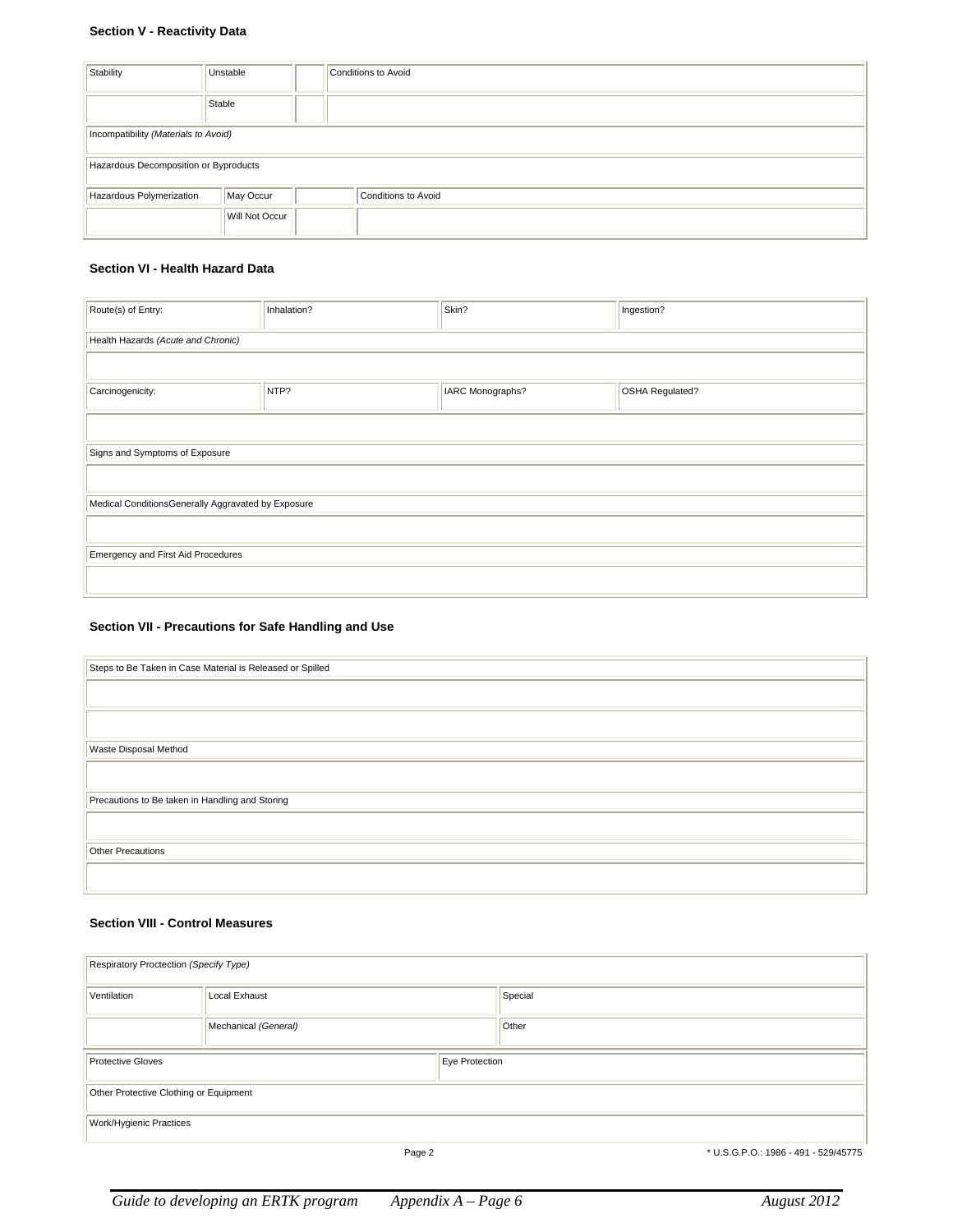## **Material safety data sheet checklist**

Each MSDS must contain the following information.

| ✓ | Product or chemical identity used on the label                                                            | $\Box$ |
|---|-----------------------------------------------------------------------------------------------------------|--------|
|   | Manufacturer's name and address                                                                           | $\Box$ |
|   | Chemical and common names of each hazardous ingredient                                                    | $\Box$ |
|   | Name, address and phone number for emergency information                                                  | $\Box$ |
|   | Preparation or revision date                                                                              | $\Box$ |
|   | The hazardous chemical's physical and chemical characteristics<br>(such as vapor pressure and flashpoint) | $\Box$ |
|   | Physical hazards, including the potential for fire, explosion and<br>reactivity                           | $\Box$ |
|   | Known health hazards                                                                                      | $\Box$ |
|   | OSHA permissible exposure limit (PEL), ACGIH threshold limit<br>value (TLV) or other exposure limits      | $\Box$ |
|   | Emergency and first-aid procedures                                                                        | $\Box$ |
|   | Whether OSHA, NTP or IARC lists the ingredients as a<br>carcinogen                                        | $\Box$ |
|   | Precautions for safe handling and use                                                                     | $\Box$ |
|   | Control measures such as engineering controls, work practices<br>or personal protective equipment         | $\Box$ |
|   | Primary routes of entry                                                                                   | $\Box$ |
|   | Procedures for spills, leaks and clean-up                                                                 | $\Box$ |

*\_\_\_\_\_\_\_\_\_\_\_\_\_\_\_\_\_\_\_\_\_\_\_\_\_\_\_\_\_\_\_\_\_\_\_\_\_\_\_\_\_\_\_\_\_\_\_\_\_\_\_\_\_\_\_\_\_\_\_\_\_\_\_\_\_\_\_\_\_\_\_\_\_\_\_\_\_\_\_\_\_\_\_\_\_\_\_\_\_\_\_\_\_*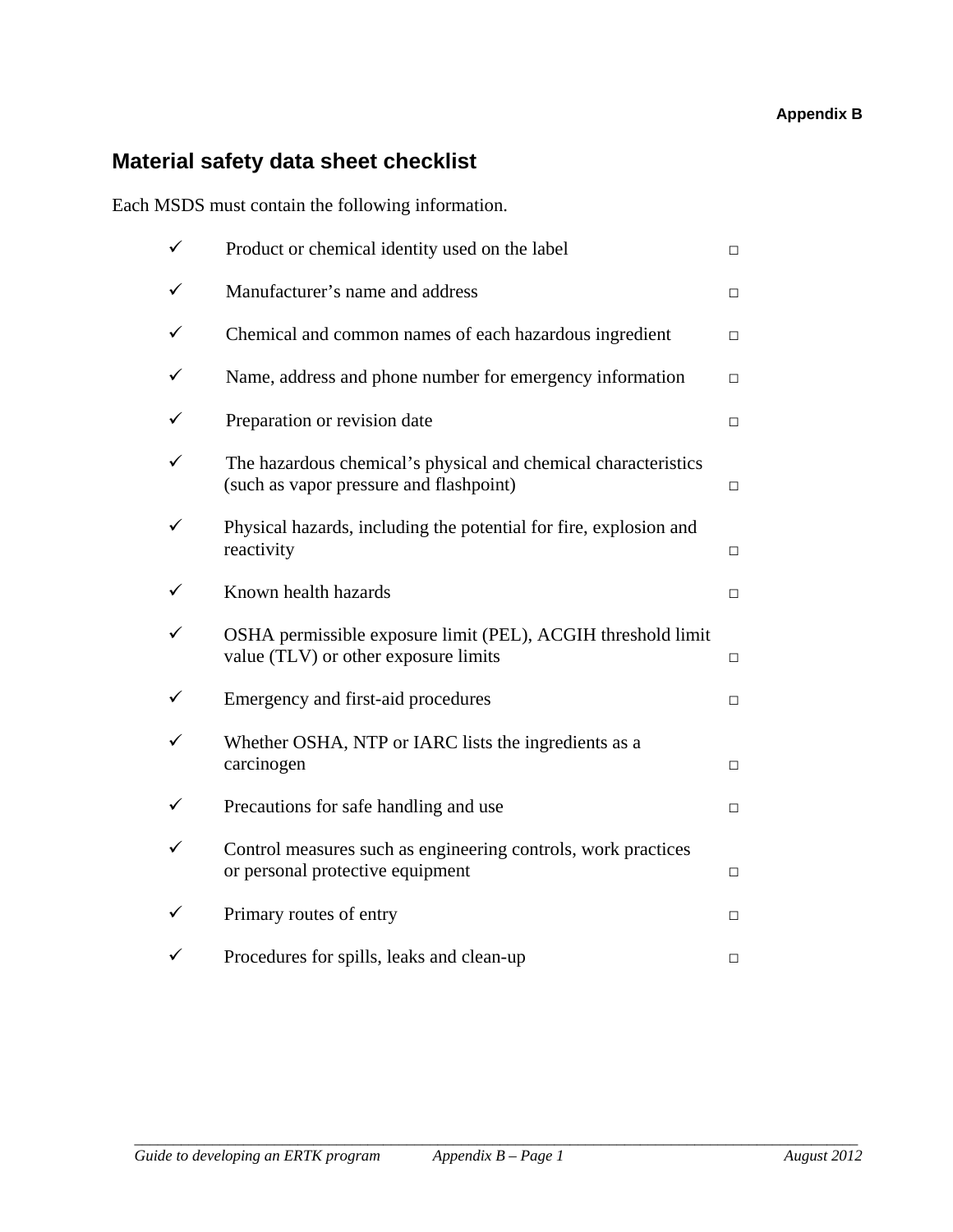#### **Appendix C**

## **Industrial sources of nonionizing radiation\***

| <b>Sources</b>                                      | <b>Uses</b>                                                                                                                                                                       | <b>Comments</b>                                                                                                                               |
|-----------------------------------------------------|-----------------------------------------------------------------------------------------------------------------------------------------------------------------------------------|-----------------------------------------------------------------------------------------------------------------------------------------------|
| <b>Broadcast</b>                                    | AM radio<br>FM radio                                                                                                                                                              | 535-1605 kHz.<br>88-108 MHZ                                                                                                                   |
|                                                     | <b>VHF TV</b><br><b>UHFTV</b>                                                                                                                                                     | 54-72, 76-88, 174-216<br>MHZ<br>470-890 MHZ                                                                                                   |
| Cathode-ray tubes                                   | Information processing systems such as CRT-based video display<br>terminals; CRT-TV monitors                                                                                      | $10-50$ kHz                                                                                                                                   |
| Communications                                      | Fixed systems; tropospheric scatter; satellite communication; microwave<br>point-to-point (relay); high-frequency radio                                                           | 0.8-15 GHz; generally well<br>controlled                                                                                                      |
|                                                     | Mobile systems; CB radios; walkie-talkies                                                                                                                                         | 27-800 MHZ; may produce<br>high field strengths near<br>antennae                                                                              |
| Diathermy                                           | Shortwave microwave                                                                                                                                                               | 13.56 and 27.12 MHZ; 915<br>and 2450 MHZ; may be<br>continuous wave (CW) or<br>pulsed wave (PW); consider<br>duty cycle and leakage<br>fields |
| Dielectric heaters                                  | Seal/emboss plastics; cure glues, resins, particle boards, and panels; bake<br>sand cores; mold appliance covers and auto parts; heat paper products                              | 1-100 MHZ; mainly 27.12<br>MHZ; may produce high E<br>and/or H fields                                                                         |
| Electronic equipment                                | Switching regulator in copying machines, microcomputers, etc.                                                                                                                     | Usually shielded.                                                                                                                             |
| Electronic security systems                         | Intrusion alarms; theft detection; speed sensors; distance monitor; motion<br>detection                                                                                           | Usually microwave<br>frequencies                                                                                                              |
| Electro-surgical devices                            | Cauterizing or coagulating tissues                                                                                                                                                | May be CW or PW; solid<br>state or spark-gap design                                                                                           |
| Hyperthermia                                        | Same frequencies as diathermy                                                                                                                                                     | Applicators may be<br>implantable                                                                                                             |
| <b>Induction heaters</b>                            | Deep hardening; forging; welding; soft soldering; brazing; annealing;<br>tempering metals and semiconductors; heat and draw optical fibers;<br>epitaxial growth; plasma torching. | 250-500 kHz and ELF; may<br>product high E and/or H<br>fields.                                                                                |
| Lasers                                              | Etching/engraving, welding, optical and other medical surgery,<br>communications, research                                                                                        | Gas, crystalline liquid and<br>semi-conductor lasers                                                                                          |
| Microwave heaters<br>(including microwave<br>ovens) | Drying wood, paper, film, inks; thawing, cooking, baking, dehydrating,<br>pasteurizing, and sterilizing foodstuffs; curing plastics; solvent desorption                           | 915 and 2450 MHZ                                                                                                                              |
| Plasma processors                                   | Chemical milling; nitriding steel; polymerization; modifying polymer<br>surfaces; depositing and hardening coatings and films; etching, cleaning,<br>or stripping photoresist.    | $0.1-27.12 \text{ MHz}$ ; consider<br>potential for exposure to<br>plasma gases                                                               |
| Radar                                               | Acquisition and tracking; air and auto traffic control; marine uses;<br>surveillance                                                                                              | 1-15 GHz; usually PW                                                                                                                          |
| Spectroscopic instruments                           | Excite emissions from lamps/phototubes used in quantitative analysis                                                                                                              | 2.45 GHz                                                                                                                                      |
| Welding                                             | Production of pipe, tube, and beam; spot welding.                                                                                                                                 | RF-stabilized; 0.4-100<br>MHZ with harmonics                                                                                                  |

*\_\_\_\_\_\_\_\_\_\_\_\_\_\_\_\_\_\_\_\_\_\_\_\_\_\_\_\_\_\_\_\_\_\_\_\_\_\_\_\_\_\_\_\_\_\_\_\_\_\_\_\_\_\_\_\_\_\_\_\_\_\_\_\_\_\_\_\_\_\_\_\_\_\_\_\_\_\_\_\_\_\_\_\_\_\_\_\_\_\_\_\_\_* 

\*Not all sources shown in this table are in the electromagnetic frequencies covered by ERTK.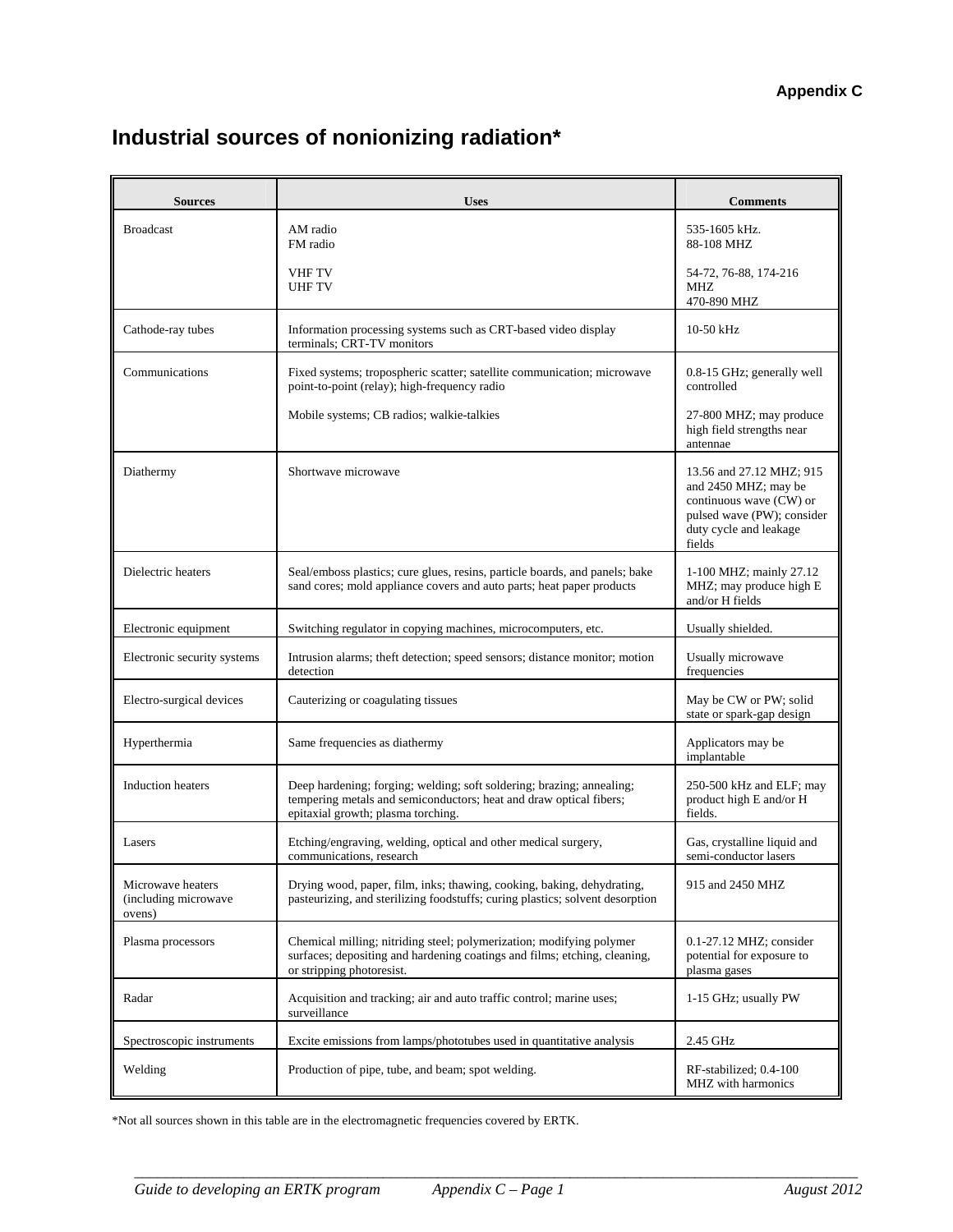## **Stress evaluation – heat**

Heat stress may occur year-round in areas with heat-producing equipment, such as in foundries, kitchens or laundries. In Minnesota, high temperature and humidity are common during the summer, with daily temperatures routinely varying up to 30 degrees. This variation does not always allow people to become acclimatized and stay acclimatized, thereby increasing the risk of heat stress.

Heat stress results from a combination of internal heat production from doing work and external heat exposure from the environment. Both aspects need to be addressed properly to control heat stress.

Two commonly used instruments to obtain heat stress measurements are the heat stress monitor and a sling psychrometer. The heat stress monitor measures several temperatures simultaneously and accounts for radiant heat and air movement. The sling psychrometer is a much cheaper and simpler device, but does not take into account radiant heat, and air movement must be determined separately.

The measurements obtained from either of these instruments are converted to one value, the wet bulb globe temperature (WBGT), for determining compliance with Minnesota Rules. WBGT is an index of heat stress indicating relative comfort. It considers temperature, humidity and air movement. The calculated value can then be compared to those found in Minnesota Rules 5205.0110, subp. 2a (see page 2 of this Appendix).

Minnesota Rules 5205.0110, subp. 2a, is the Minnesota OSHA standard for heat exposure. The standard is based on wet bulb globe temperature and level of work activity. Typically, one will determine the WBGT by using a heat stress monitor, or by using a sling psychrometer to obtain effective temperature and then converting effective temperature to WBGT. (More information about measuring and calculating heat stress can be found in the MNOSHA *Heat Stress* booklet available on the MNOSHA website.) If the heat stress limit is approached or exceeded, Employee Right-to-Know requirements specified in Minnesota Rules 5206.0700, subp. 1 and 3, Training Program for Harmful Physical Agents, and Minnesota Rules 5206.1100, Labeling Harmful Physical Agents; Label Content, also apply.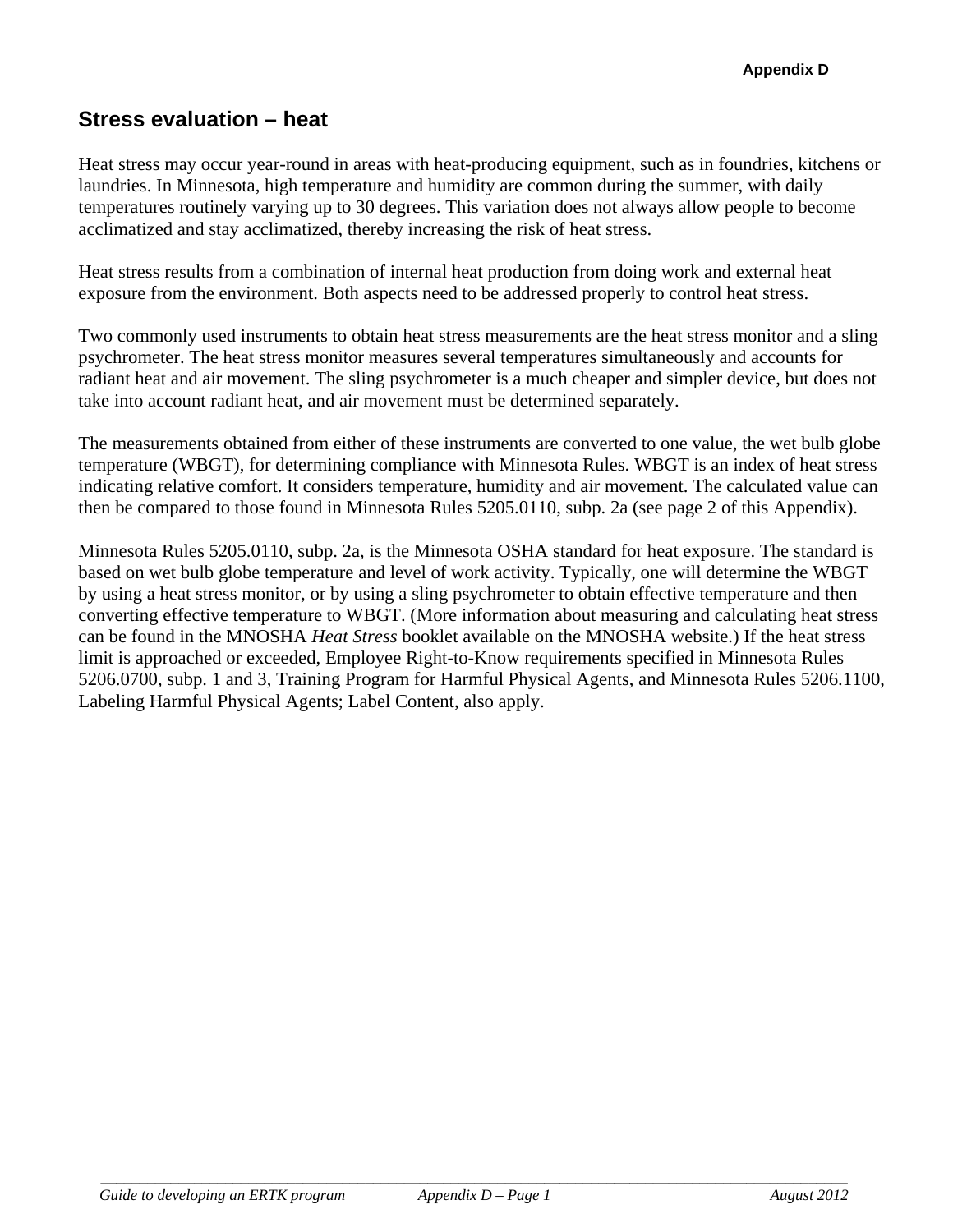## **5205.0110 Indoor workroom ventilation and temperature**

Subp. 2a. **Heat stress.** The requirements of this subpart cover employee exposure to environmental heat conditions indoors.

- A. The following definitions apply when assessing and controlling health hazards associated with extremes in temperature and humidity indoors.
	- (1) "Wet bulb globe temperature index" or "WBGT" means a measure of the combined effect of air temperature, air speed, humidity, and radiation. WBGT =  $0.7$  T<sub>nwb</sub> +  $0.3$  T<sub>g</sub>.
	- (2) "Natural wet-bulb temperature" or " $T_{nwb}$ " means temperature measured by a thermometer which has its sensor covered by a wetted cotton wick, exposed to natural air movement.
	- (3) "Globe temperature" or " $T_g$ " means temperature measured by a thermometer with its sensor inside a matte black globe, exposed to radiant heat, Vernon Globe or equivalent.
	- (4) "Heavy work" means 350 to 500 kcal/hr (kilocalories per hour), for example: heavy lifting and pushing, shovel work.
	- (5) "Moderate work" means 200 to 350 kcal/hr., for example: walking about with moderate lifting and pushing.
	- (6) "Light work" means up to 200 kcal/hr., for example: sitting or standing performing light hand or arm work.
- B. Employees shall not be exposed to indoor environmental heat conditions in excess of the values listed in Table 1. The values in Table 1 apply to fully clothed acclimatized workers.

Table 1. Two-hour time-weighted average permissible heat exposure limits.

| <b>Work activity</b> | WBGT, °F. |  |
|----------------------|-----------|--|
| Heavy work           | 77        |  |
| Moderate work        | 80        |  |
| Light work           | 86        |  |

C. Employees with exposure to heat shall be provided training according to part 5206.0700, subparts 1 and 3.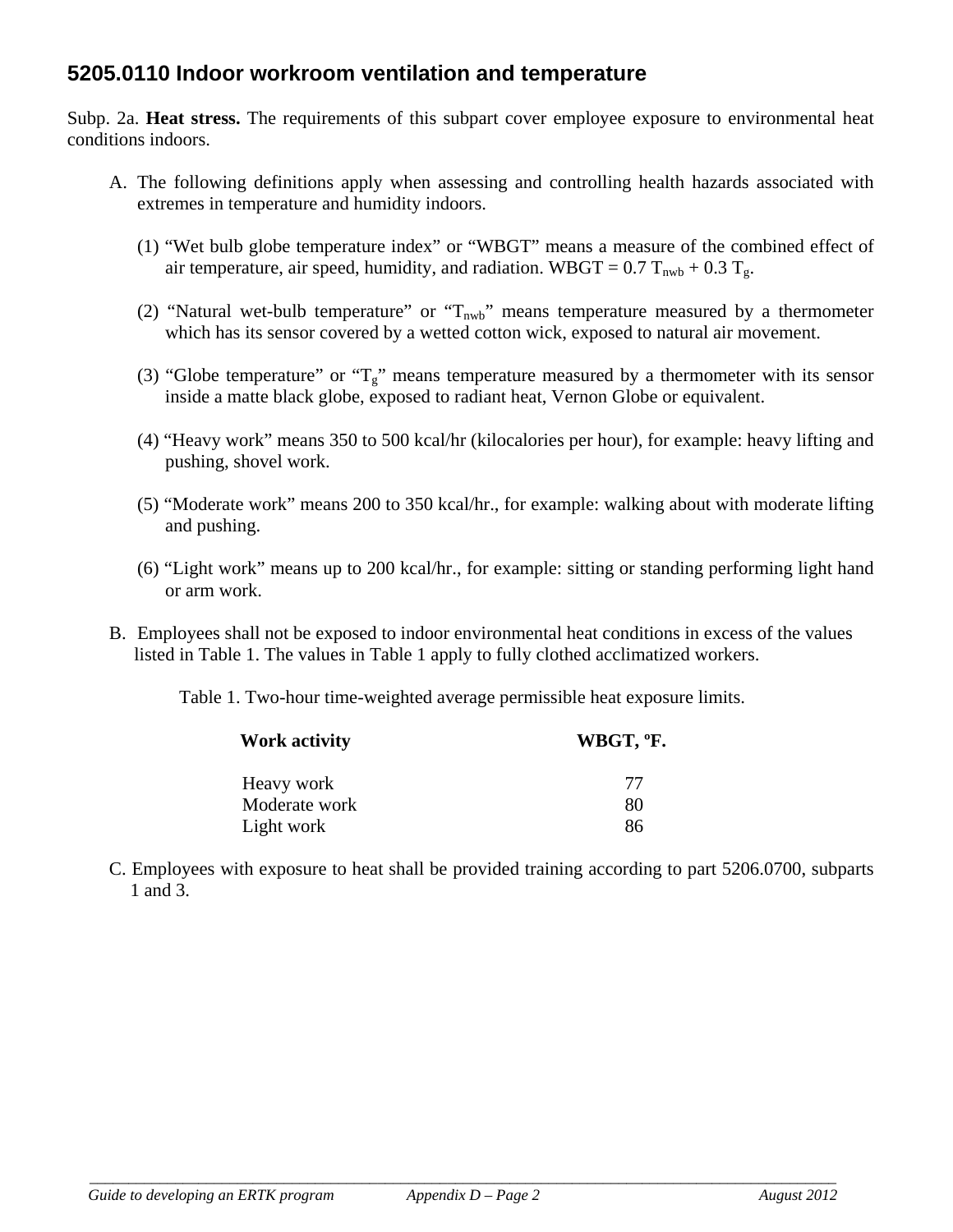## **Sources of information**

#### **Minnesota OSHA offices**

Questions concerning the Employee Right-to-Know standard may be directed to the following Minnesota OSHA offices:

Minnesota OSHA Minnesota OSHA St. Paul, MN 55155-4307 Duluth, MN 55802-2368 Phone: (651) 284-5050 Phone: (218) 733-7830 Fax: (651) 284-5741 Fax: (218) 725-7722 Toll-free: 1-877-470-6742

443 Lafayette Road N. 525 Lake Ave. S., Suite 330

Minnesota OSHA Mankato Place 12 Civic Center Plaza, Suite 1620 Mankato, MN 56001-7781 Phone: (507) 304-6262 Fax: (507) 389-2746

#### **Minnesota OSHA rules and standards**

The most recent copy of the Minnesota Department of Labor and Industry's Occupational Safety and Health Rules – which includes the Employee Right-to-Know standard – is available from:

> Minnesota's Bookstore Department of Administration 660 Olive Street St. Paul, MN 55155 (651) 297-3000 or 1-800-657-3757

#### **Federal OSHA standards**

The federal OSHA standards – which includes 1910.1200 Hazard Communication and 1910.95 Occupational Exposure to Noise – may be accessed via the federal OSHA website at www.osha.gov, ordered from Minnesota's Bookstore (address above), or ordered through the U.S. Government Printing Office via its website at http://bookstore.gpo.gov or by phone at 1-866-512-1800.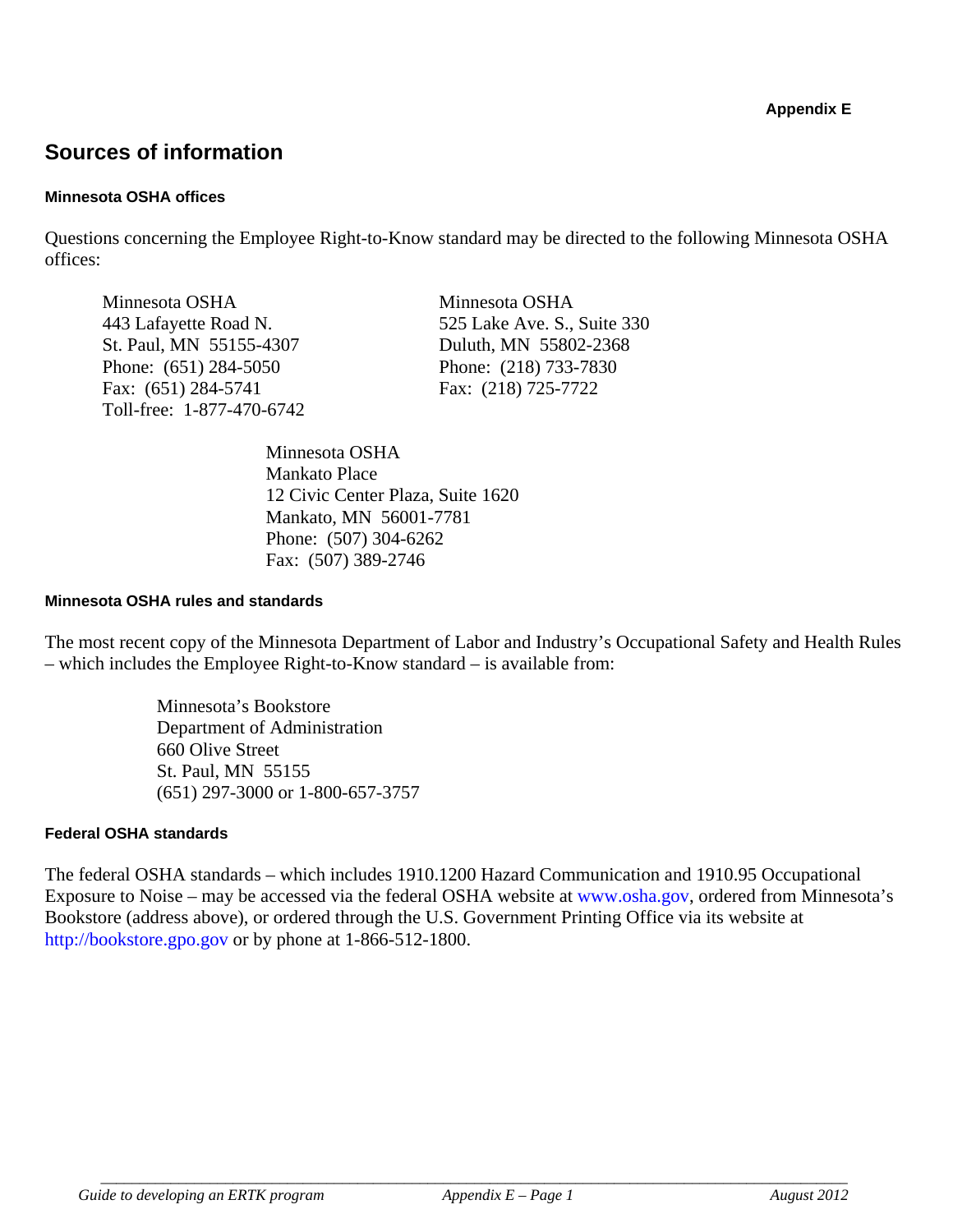### **Resources for hazardous substance and harmful physical agent information**

The Employee Right-to-Know standard requires the manufacturer of a hazardous substance or mixture of hazardous substances, or of equipment that generates a harmful physical agent, to provide information to the employer so the employer can comply with the standard. If additional information about hazardous substances and harmful physical agents is needed, the following documents may be useful.

*Threshold Limit Values for Chemical Substances and Physical Agents and Biological Exposure Indices* (latest edition), available from:

> American Conference of Governmental Industrial Hygienists (ACGIH) 1330 Kemper Meadow Drive Cincinnati, OH 45240-1634 (513) 742-2020 www.acgih.org

*Workplace Environmental Exposure Level Guides* (latest edition), available from: American Industrial Hygiene Association (AIHA)

Attn.: Customer Service P.O. Box 79673 Baltimore, MD 21279-0673 (301) 843-3064 www.aiha.org

*Recommendations for Occupational Safety and Health Standards* available on the National Institute for Occupational Safety and Health (NIOSH) website at www.cdc.gov/niosh or from:

Publications Dissemination Office Mail Stop C-13 4676 Columbia Pkwy. Cincinnati, OH 45226-1998 1-800-232-4636

*Monographs on the Evaluation of the Carcinogenic Risks to Humans and their Supplements*, prepared by the International Agency for Research on Cancer (IARC), available online at www.iarc.fr

*Report on Carcinogens* (latest edition) by the National Toxicology Program (NTP), available at http://ntp.niehs.nih.gov/ntp/roc/toc11.html

#### **Additional resources for heat stress information**

*Heat Stress* available from Minnesota OSHA at www.dli.mn.gov/OSHA/HeatStress.asp

Federal OSHA Safety and Health Topics: Heat Stress available at www.osha.gov/SLTC/heatstress

NIOSH Safety and Health Topic: Heat Stress available at www.cdc.gov/niosh/topics/heatstress

#### **Additional resources for noise information**

Federal OSHA Safety and Health Topics: Noise and Hearing Conservation available at www.osha.gov/SLTC/noisehearingconservation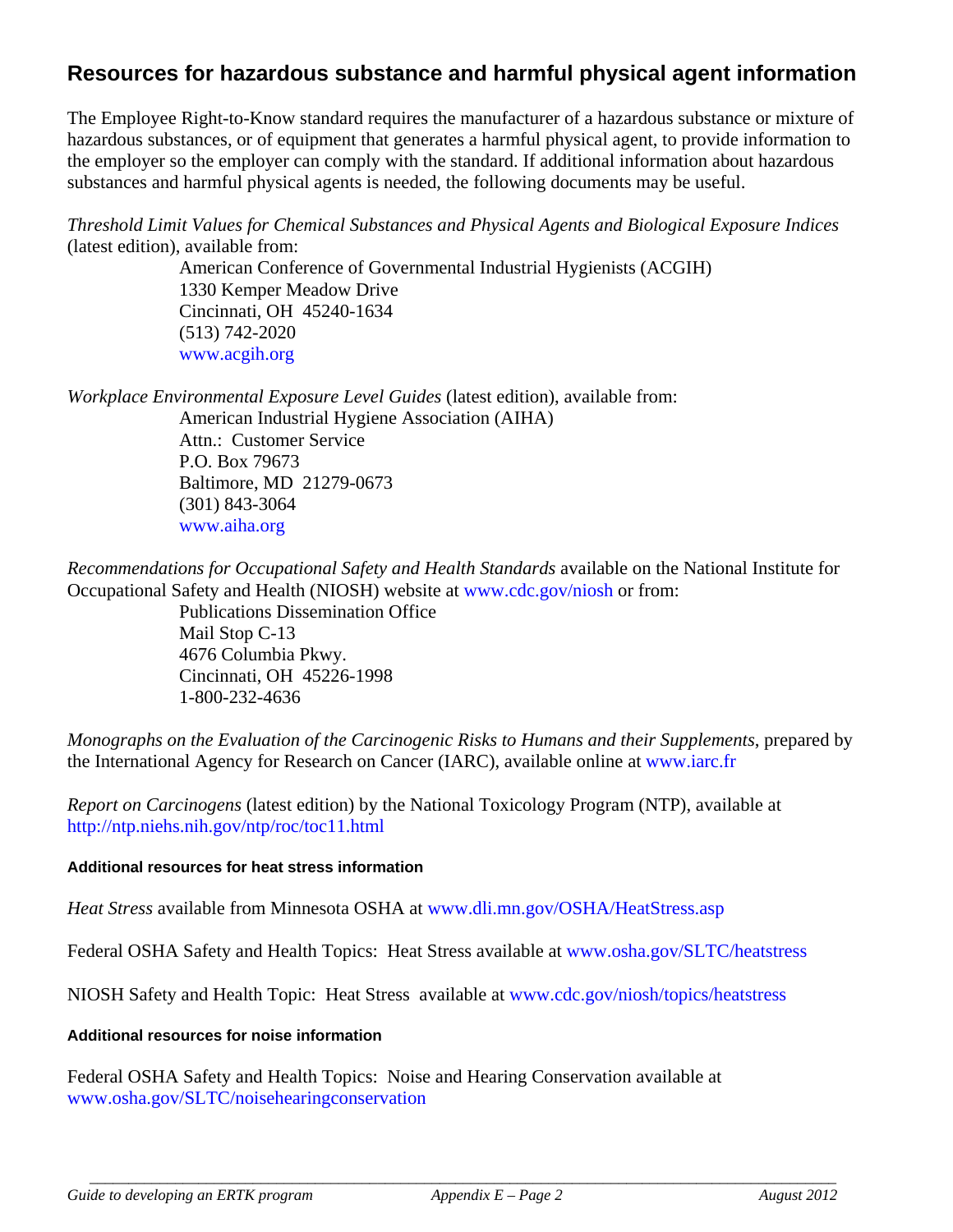NIOSH Safety and Health Topic: Noise and Hearing Loss Prevention available at www.cdc.gov/niosh/topics/noise

#### **Additional resources for radiation information**

Minnesota Department of Health Environmental Health Division Radiation Control (ionizing) 625 Robert Street N. P.O. Box 64975 St. Paul, MN 55164-0975 Phone: (651) 201-4545 www.health.state.mn.us/divs/eh/radiation

Federal OSHA Safety and Health Topics: Non-Ionizing Radiation available at www.osha.gov/SLTC/radiation\_nonionizing

Federal OSHA Safety and Health Topics: Radiofrequency and Microwave Radiation available at www.osha.gov/SLTC/radiofrequencyradiation

Federal OSHA Safety and Health Topics: Ionizing Radiation available at www.osha.gov/SLTC/radiationionizing

Federal OSHA Safety and Health Topics: Laser Hazards available at www.osha.gov/SLTC/laserhazards

#### **Resources for infectious agents information**

Available on the Centers for Disease Control and Prevention (CDC) website at www.cdc.gov:  $\checkmark$  Biosafety in Microbiological and Biomedical Laboratories,  $5^{\text{th}}$  edition

- *Guidelines for Preventing the Transmission of Mycobacterium Tuberculosis in Health Care Settings, 2005*
- *Guideline for Infection Control in Health Care Personnel, 1998*
- *Guidelines for Infection Control in Dental Health Care Settings, 2003*
- *Prevention and Control of Tuberculosis in Correctional and Detention Facilities: Recommendations from CDC, 2006*

*\_\_\_\_\_\_\_\_\_\_\_\_\_\_\_\_\_\_\_\_\_\_\_\_\_\_\_\_\_\_\_\_\_\_\_\_\_\_\_\_\_\_\_\_\_\_\_\_\_\_\_\_\_\_\_\_\_\_\_\_\_\_\_\_\_\_\_\_\_\_\_\_\_\_\_\_\_\_\_\_\_\_\_\_\_\_\_\_\_\_\_\_\_\_\_\_*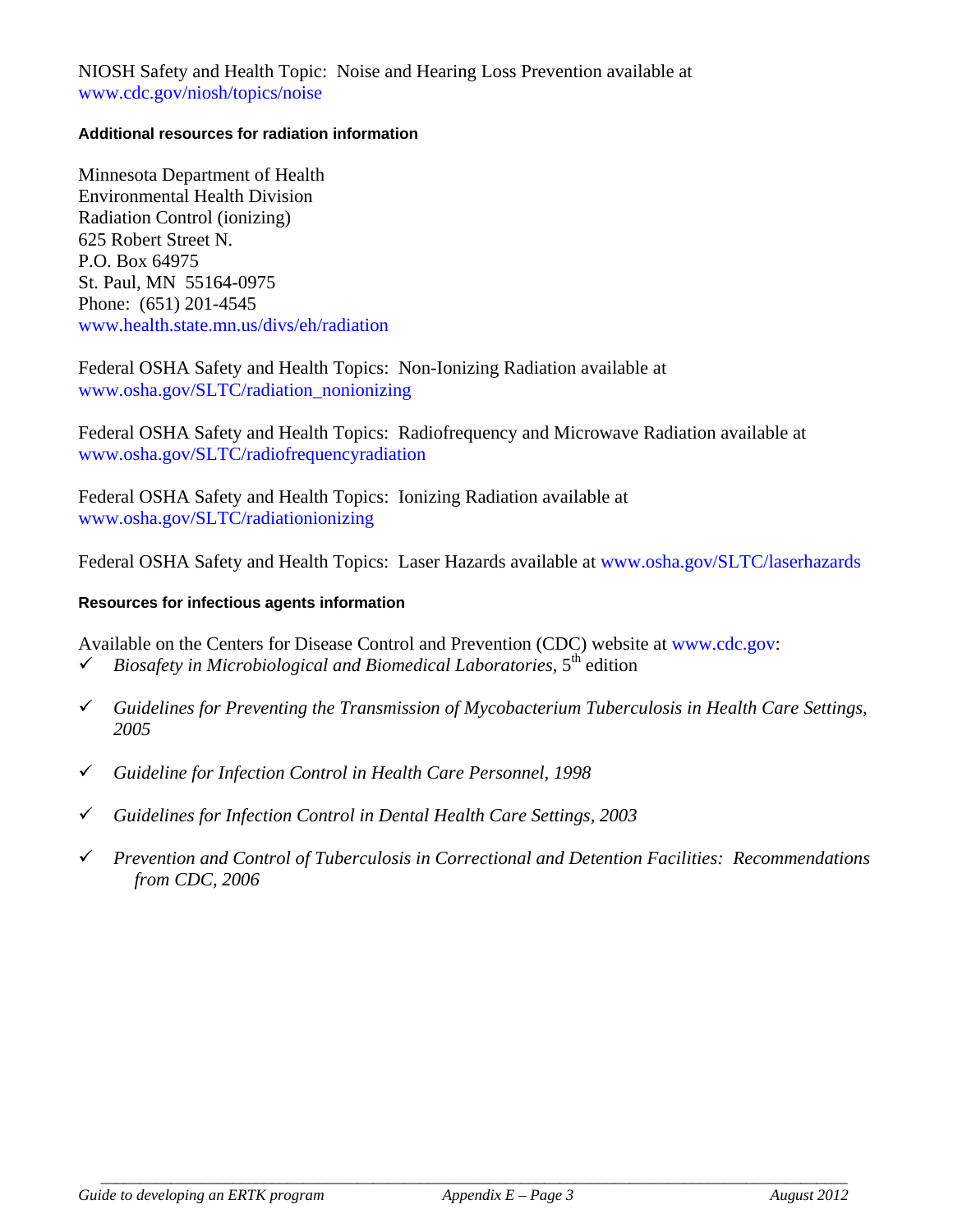## **Glossary of terms and abbreviations**

**ACGIH** – American Conference of Governmental Industrial Hygienists, Inc.

**Acidosis** – a condition of decreased alkalinity of the blood

**Action level** – the exposure level that triggers some but not all requirements in certain OSHA standards

**Acute toxicity** – the adverse effects resulting from a single dose of or exposure to a substance

Alkali – any compound having highly basic properties

**Anesthesia** – loss of sensation or feeling

**Asphyxia** – lack of oxygen and, thus, interference with the oxygenation of the blood

**Asphyxiant** – a vapor or gas that can cause unconsciousness or death by suffocation

**Boiling point, B.P.** – the temperature at which the vapor pressure of a liquid is equal to the surrounding atmospheric pressure

**B.Z.** – breathing zone

**Carbon dioxide**  $(CO_2)$  – a colorless, odorless, incombustible gas formed during respiration, combustion and organic decomposition, and used in food refrigeration, carbonated beverages, inert atmospheres, fire extinguishers and aerosols; high concentrations can create hazardous oxygen-deficient environments that can cause asphyxiation

**Carbon monoxide (CO**) – a colorless, odorless, highly poisonous gas, formed by the incomplete combustion of carbon or a carbonaceous material, including gasoline; a chemical asphyxiant, it reduces the blood's ability to carry oxygen

**Carcinogen** – a chemical that has been demonstrated to cause cancer in humans

**Ceiling value, C.** – the concentration that should not be exceeded during any part of the working exposure

**CFM** – volume of air flow, cubic feet per minute

**Chemical abstract services (CAS) number** – an assigned number used to identity a material; the numbers have no chemical significance

**Chemical pneumonitis** – inflammation of the lungs due to chemical irritation

**CNS** – central nervous system

**Combustible** – OSHA defines combustible liquid within the hazard communication law as any liquid having a flash point at or above 100ºF (38ºC), but below 200ºF (93.3ºC)

**Conjunctivitis** – inflammation of the conjunctiva, the delicate membrane that lines the eyelids

*\_\_\_\_\_\_\_\_\_\_\_\_\_\_\_\_\_\_\_\_\_\_\_\_\_\_\_\_\_\_\_\_\_\_\_\_\_\_\_\_\_\_\_\_\_\_\_\_\_\_\_\_\_\_\_\_\_\_\_\_\_\_\_\_\_\_\_\_\_\_\_\_\_\_\_\_\_\_\_\_\_\_\_\_\_\_\_\_\_\_\_\_\_\_\_\_*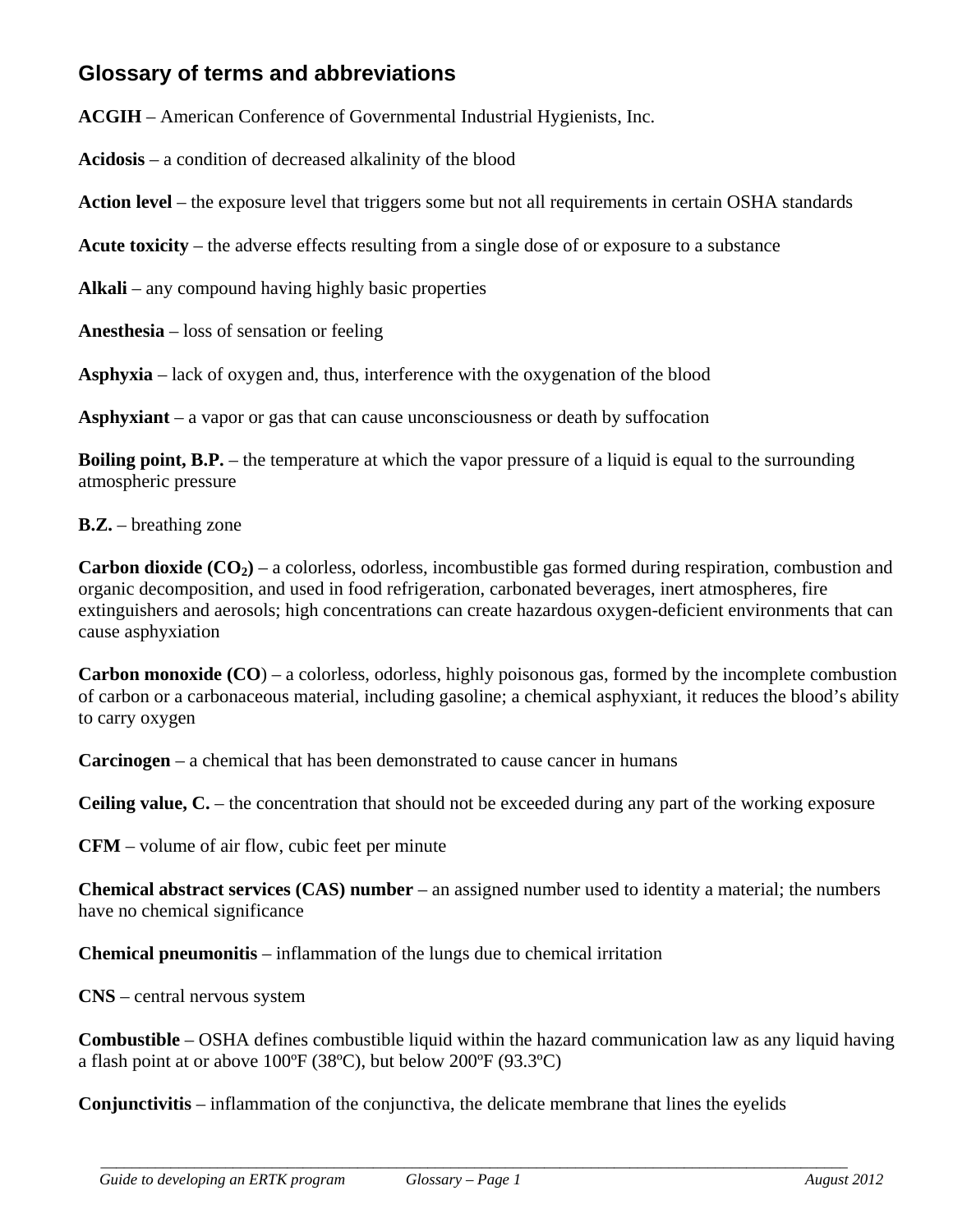**Corrosive** – a chemical that causes visible destruction of or irreversible alterations in living tissue

**Cutaneous** – pertaining to the skin

**Dermal** – used on or applied to the skin

**Dermatitis** – inflammation of the skin

**Dyspnea** – a sense of difficulty in breathing; shortness of breath

**Edema** – an abnormal accumulation of clear, watery fluid in the tissues

**Evaporation rate** – the rate at which a particular material will vaporize from the liquid or solid state to the gas state

**f/cc** – fibers per cubic centimeter of air

**Flammable** – any solid, liquid or gas that will ignite easily and burn rapidly

**Flash point** – the lowest temperature at which a flammable liquid gives off sufficient vapors to form an ignitable mixture

**FPM** – velocity of air flow, feet per minute

**Grounding** – a safety practice to conduct an electrical charge to the ground

**Hazardous material** – a substance or mixture of substances having properties capable of producing adverse health or safety effects

**Hematuria** – the presence of blood in the urine

**High-efficiency particulate air-purifying (HEPA) filter** – the most efficient mechanical filter commonly available

**IARC** – International Agency for Research on Cancer

**IDLH** – immediately dangerous to life and health

**Jaundice** – yellowish discoloration of tissues

**LC 50** – the lethal concentration of a material in air that on the basis of laboratory tests is expected to kill 50 percent of a group of test animals

**LD 50** – the lowest published lethal dose that will kill 50 percent of a group of test animals

**LFM or lfm** – velocity of air flow, linear feet per minute

**Lower explosive limit (LEL)** – refers to the lowest concentration of gas or vapor that will burn or explode if an ignition source is present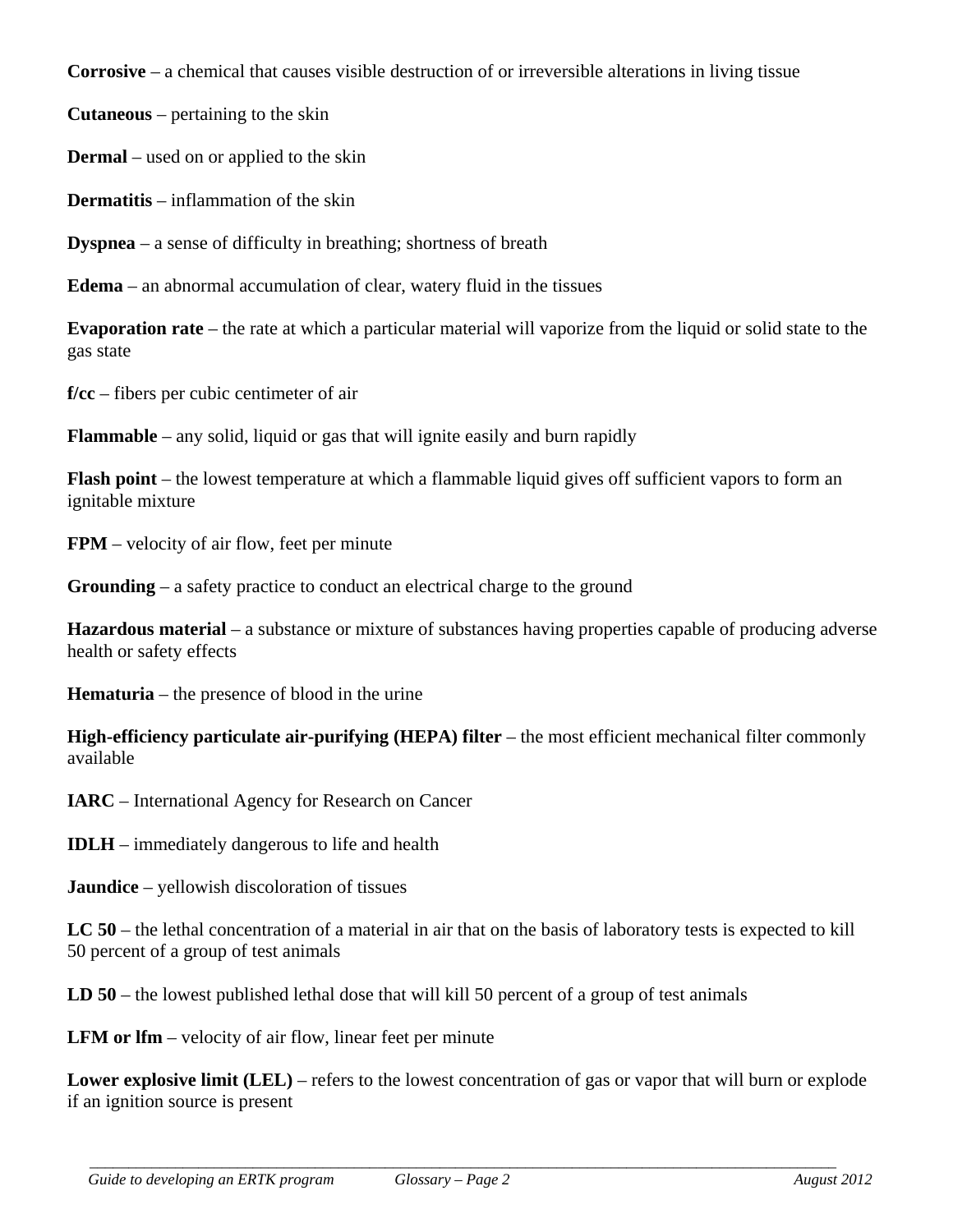**mg/m** – milligrams of material per cubic meter of air

**MSDS** – material safety data sheet

**Mutagen** – a chemical or physical agent that induces genetic mutations

**Narcosis** – stupor or unconsciousness produced by a narcotic drug or chemical

**NFPA** – National Fire Protection Association

**NIOSH** – National Institute for Occupational Safety and Health

**NTP** – National Toxicology Program

**Odor threshold** – the lowest concentration of a materials vapor in air that can be detected by smell

**Particulate** – small, separate pieces of an airborne material

**Peak** – maximum instantaneous allowable exposure for hazardous substances

**Permissible exposure limit (PEL)** – an exposure limit established by OSHA

 $pH$  – the value that represents the acidity or alkalinity of an aqueous solution. ( $pH$  7 = neutral;  $pH$  0 = strong acid; pH  $14 =$  strong alkaline)

**ppb** – parts per billion; parts of material per billion parts of air

**ppm** – parts per million; parts of material per million parts of air

**Psychotropic** – acting on the mind

**Pulmonary edema** – fluid in the lungs

**Pyrophoric** – a material that will ignite spontaneously in air below 130°F (54°C)

**Reactivity** – a description of the tendency of a substance to undergo chemical reaction either by itself or with other materials with the release of energy

**Reproductive health hazard** – any agent that has a harmful effect on the adult male or female reproductive system or the developing fetus or child

**Sensitization** – an immune-response reaction state in which further exposure elicits an immune or allergic response

*\_\_\_\_\_\_\_\_\_\_\_\_\_\_\_\_\_\_\_\_\_\_\_\_\_\_\_\_\_\_\_\_\_\_\_\_\_\_\_\_\_\_\_\_\_\_\_\_\_\_\_\_\_\_\_\_\_\_\_\_\_\_\_\_\_\_\_\_\_\_\_\_\_\_\_\_\_\_\_\_\_\_\_\_\_\_\_\_\_\_\_\_\_\_\_\_* 

**Silicosis** – a condition of massive fibrosis of the lungs causing shortness of breath

**Skin** – notation used to indicate possible exposure to a chemical by absorption through the skin

**STEL** – short-term exposure limit